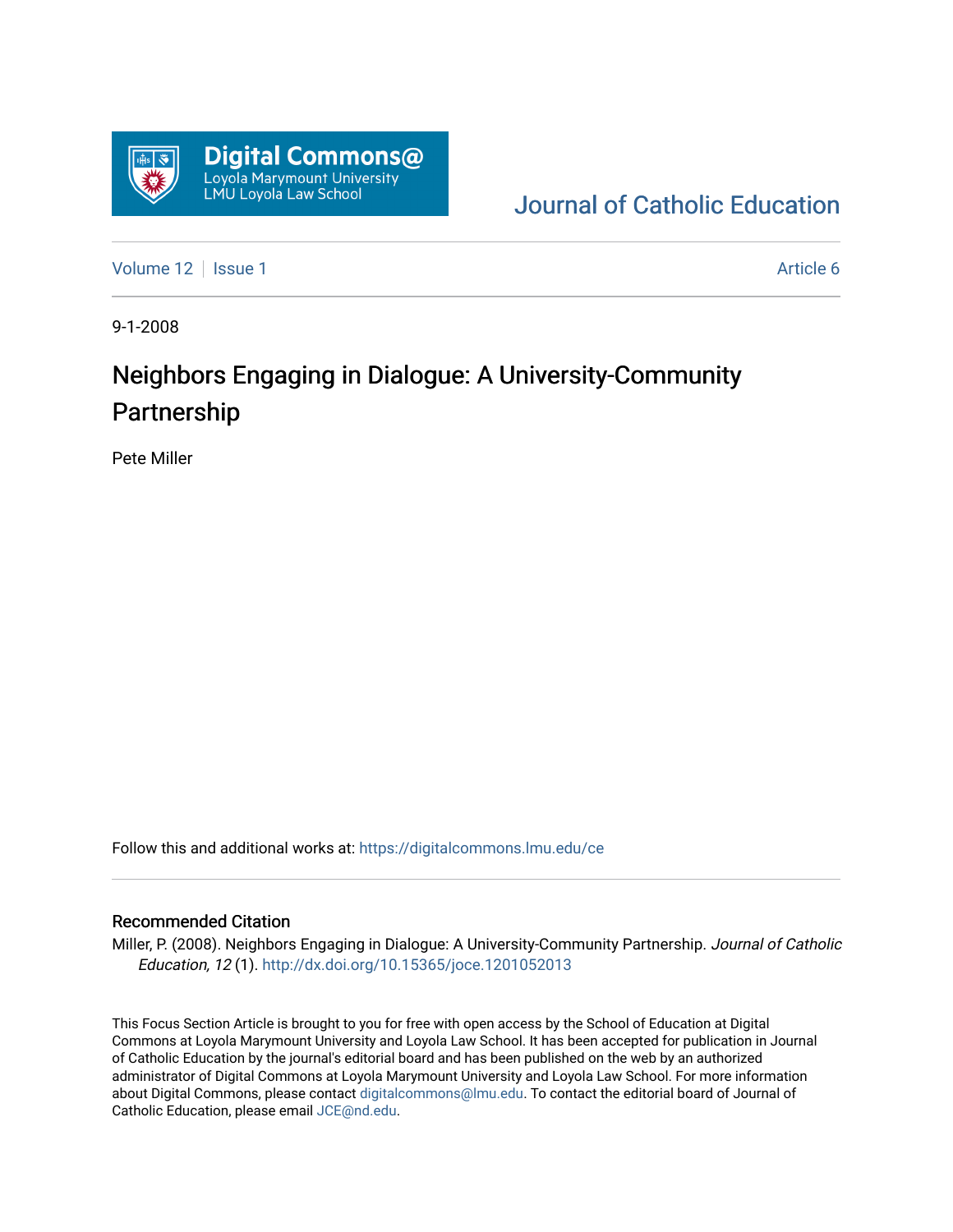## **Neighbors Engaging In Dialogue: A University-Community Partnership**

Pete Miller

Duquesne University

*The purpose of this case study was to learn more about the emergence and development of the Rogers Community Learning Center over its initial 5 years of operation. The interview, observation, and documental data were viewed through a theoretical lens informed by the work of Paulo Freire, Myles Horton, and Cornel West in order to examine how notions of history, culture, and power affected the collaborative work of the Rogers Center. The findings indicated that the disconnect and distrust that previously described the relationship between St. Benedict University and its adjacent Northeast Neighborhood were mitigated to a degree by the work of the Rogers Center. Although Northeast Neighborhood residents expressed gratitude for the many educational and social opportunities present at the Rogers Center, their value for being engaged as equal partners by St. Benedict's resonated most clearly as the foundational element to their emerging friendship. The article concludes with several suggestions that attempt to assist the continued development of the Rogers Center and also serve as helpful insights for other partnerships that seek similar relationships.* 

#### **Introduction**

In July 2000, leaders from St. Benedict University (pseudonyms are used for all individuals, institutions, organizations, and geographic locations throughout this study), a Catholic university in the United States, reviewe n July 2000, leaders from St. Benedict University (pseudonyms are used for all individuals, institutions, organizations, and geographic locations throughout this study), a Catholic university in the United States, reviewed ty multipurpose building in its bordering Northeast Neighborhood of Center City. This center, which eventually opened in 2001 as the Rogers Community Learning Center (RCLC), was to focus predominantly on issues related to education. The RCLC was the first aspect of St. Benedict's larger Northeast Neighborhood Initiative, which includes the building of new homes, changes to the local road infrastructure, and the development of new commercial entities to be implemented. Various phases of planning and development were closely monitored by local residents whose previous interactions with the university were infrequent or commonly perceived in a negative light.

*Catholic Education: A Journal of Inquiry and Practice*, Vol. 12, No. 1, September 2008, 71–95 © 2008 The Trustees of Boston College.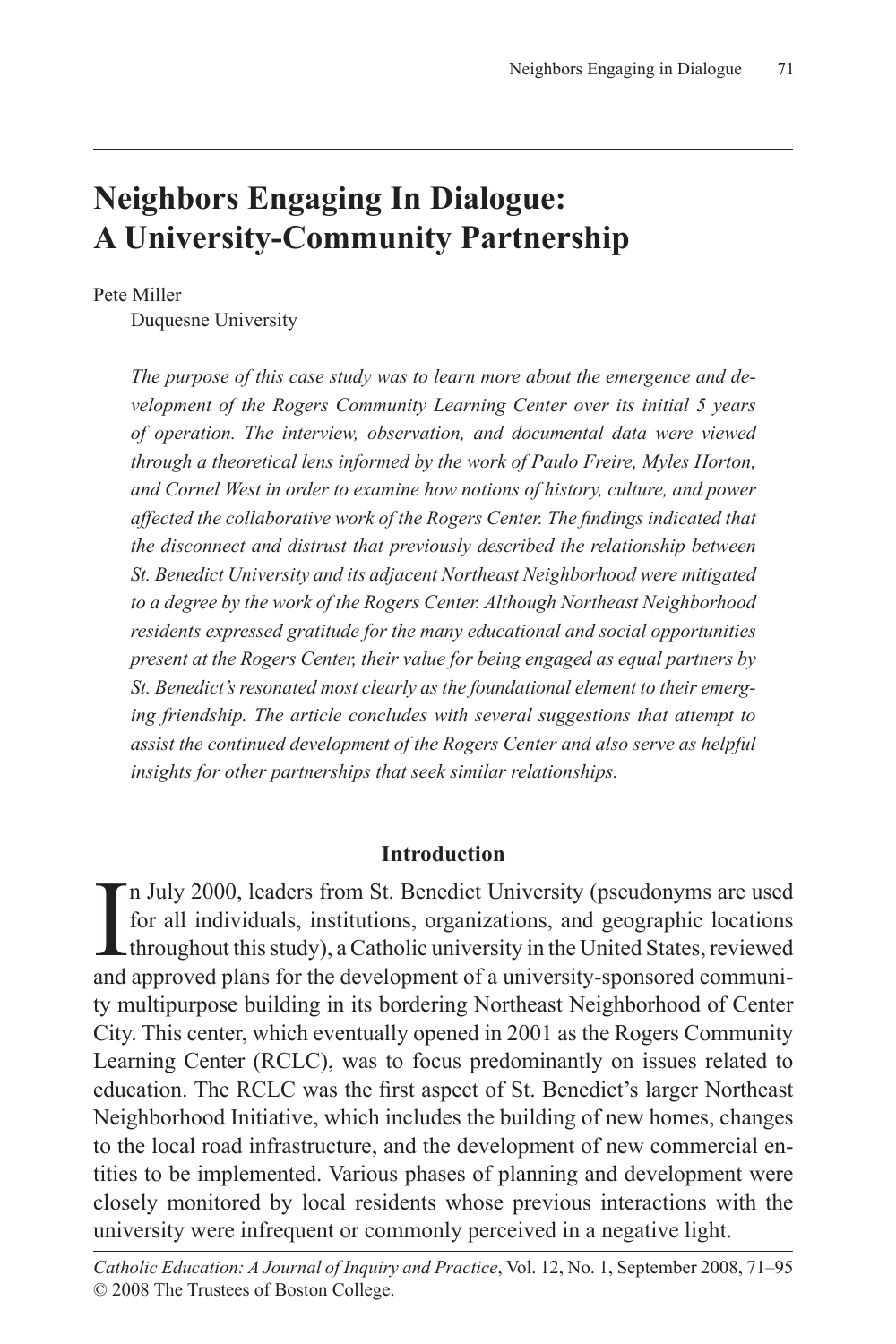The purpose of this study was to learn more about the emergence and development of the RCLC since 2001. Specifically, an in-depth qualitative examination of the collaborative processes undertaken by St. Benedict and Northeast Neighborhood partners was conducted in order to benefit both this partnership and others like it around the country. After a brief description of the Northeast Neighborhood, the rationale and contextualization of this study in the broader field of research on university-community partnerships is provided.

## *RCLC Context: The Northeast Neighborhood*

The RCLC is housed in what was formerly a neighborhood grocery and Goodwill store and is located in the heart of Center City's Northeast Neighborhood (NEN) less than a half mile from the St. Benedict campus. Approximately 6,000 residents live in the NEN. In many ways, a dichotomy can be seen between St. Benedict—an institution that is characterized to a significant degree by famous scholars, privileged students, carefully manicured grounds, and highly successful sports teams—and the NEN. In comparison with most other parts of the city, the NEN has higher housing vacancy rates, higher unemployment rates, lower high school graduation rates, and lower income levels. In relation to these factors, the NEN lost 28% of its population between 1970 and 1990 (Northeast Neighborhood Association, 1999). Despite such troubling statistics, the longtime residents of the NEN describe deep affection for and loyalty to their community. They cite neighborhood assets such as its racial diversity (40% of NEN residents are African American), age diversity (16% over age 65 and 26% under age 18), and active church communities as being foundational to the NEN's historical and current character—as well as its projected future growth (Northeast Neighborhood Association, 1999). One of the stated purposes of the RCLC is to bridge the dichotomy between the campus and the community by building upon these neighborhood strengths for mutual benefit.

## *Research Context: University-Community Collaboration*

University-community partnerships are increasingly common and are widely diverse in their manifestations, which include but are not limited to servicelearning classes, after-school tutoring programs, student teaching relationships, neighborhood development initiatives, and university-community health care programs. The literature suggests that there are numerous indicators of successful university-community collaborations such as these. Some of these indicators include mutuality (Bringle & Hatcher, 2002; Bryk &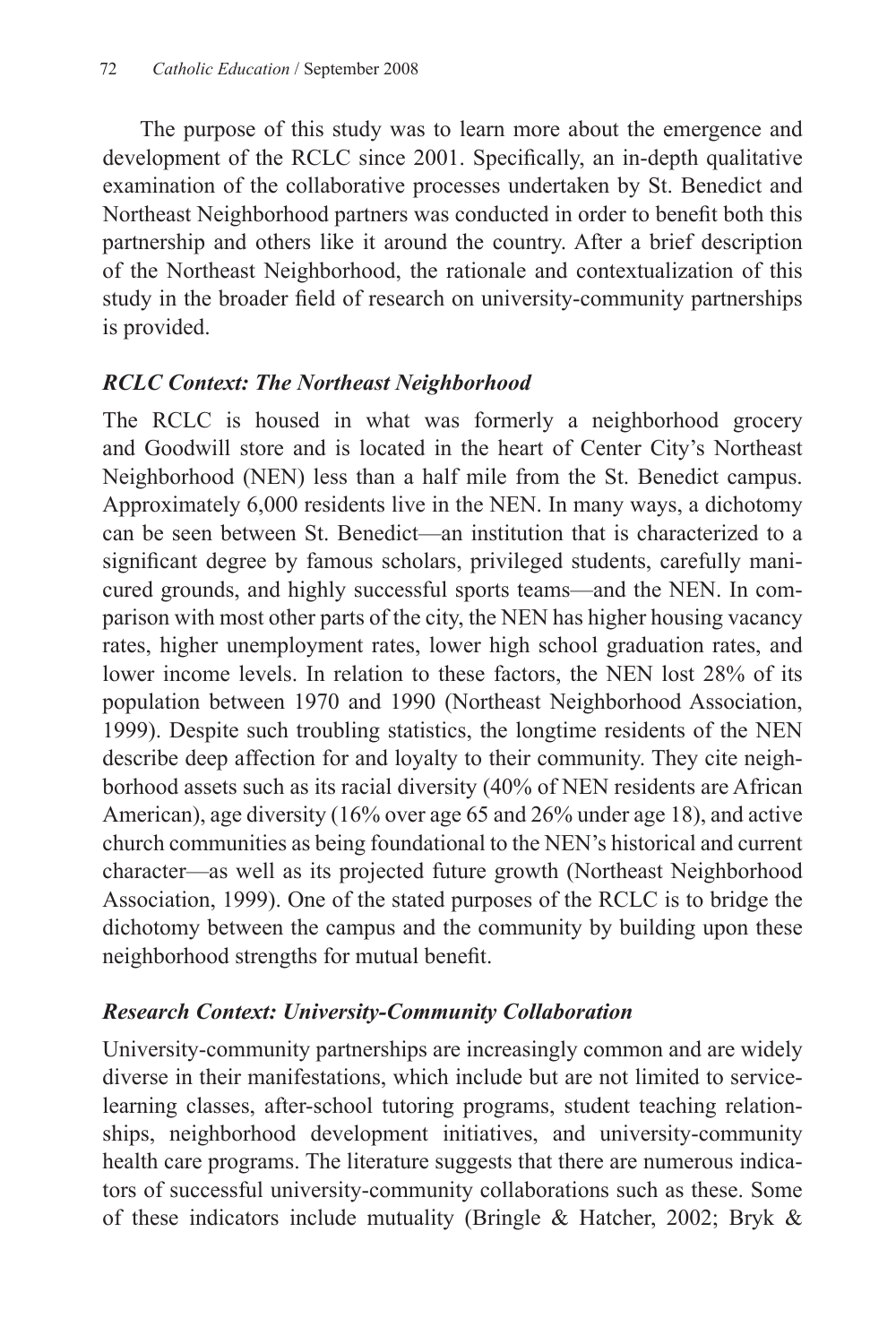Rollow, 1996; Holland, 2001; Maurrasse, 2001, 2002; Mayfield, Hellwig, & Banks, 1999; Schorr, 1997; Zetlin & MacLeod, 1995), supportive infrastructures (Bringle & Hatcher, 2002; Carr, 1999; Holland, 2001; Jacoby, 2003; Maurrasse, 2001, 2002), rigorous evaluation (Driscoll, Holland, Gelmon, & Kerrigan, 1996; Gelmon, 2000; Maurrasse, 2002), supportive leadership (Astin & Astin, 2000; Boyer, 1990; Jacoby, 2003), university immersion in the community (Maurrasse, 2001; Zacharakis-Jutz & Heaney, 1991), and assets-based programming (Perkins, Crim, Silberman, & Brown, 2003; Schorr, 1997). Although success looks different in each partnership, depending upon its specific orientation and goals, these indicators are seen as central elements of all successful collaborative efforts between universities, schools, and communities.

Greater than token goodwill efforts to improve relations between townand-gown, the functions of university-community partnerships are substantially linked to the welfare and growth of all parties. Some collaborations aim to benefit their partners in small or immediate ways, while others seek longterm, systemic improvements. Unfortunately, as they seek to create change, collaborative relationships are often faced with dilemmas that can limit their success, including the fact that all collaborative relationships between diverse partners and organizations are complex and difficult (Johnson & Oliver, 1991), the values of academia do not reward faculty for involvement in partnerships (Ascher & Schwartz, 1989; Gronski & Pigg, 2000), flawed processes are commonly employed (Bryk & Rollow, 1996), and racial/cultural tensions exist (Darder, 1994; Mayfield et al., 1999; Perkins et al., 2003). The dilemma that most pervades the literature, however, is that partnerships have inequitable distributions of power (Ascher & Schwartz, 1989; Miller, 2005a, 2006; Maurrasse, 2001). Amid claims of equality, colleges often possess financial and intellectual resources that allow them to control most aspects of the collaborations.

#### **Theoretical Framework**

As more and more collaborative initiatives attempt to avoid the historical tendency that university participants have to dominate their relationships with neighborhood partners, alternative community centering evaluative frameworks have increased utility. There is a need to listen systematically to the perspectives of these participants who have traditionally been marginalized. More must be learned about their impressions of how partners work together. Indeed, although various assessment models have been posited to indicate whether civic engagement outcomes are successful (Cruz & Giles, 2000;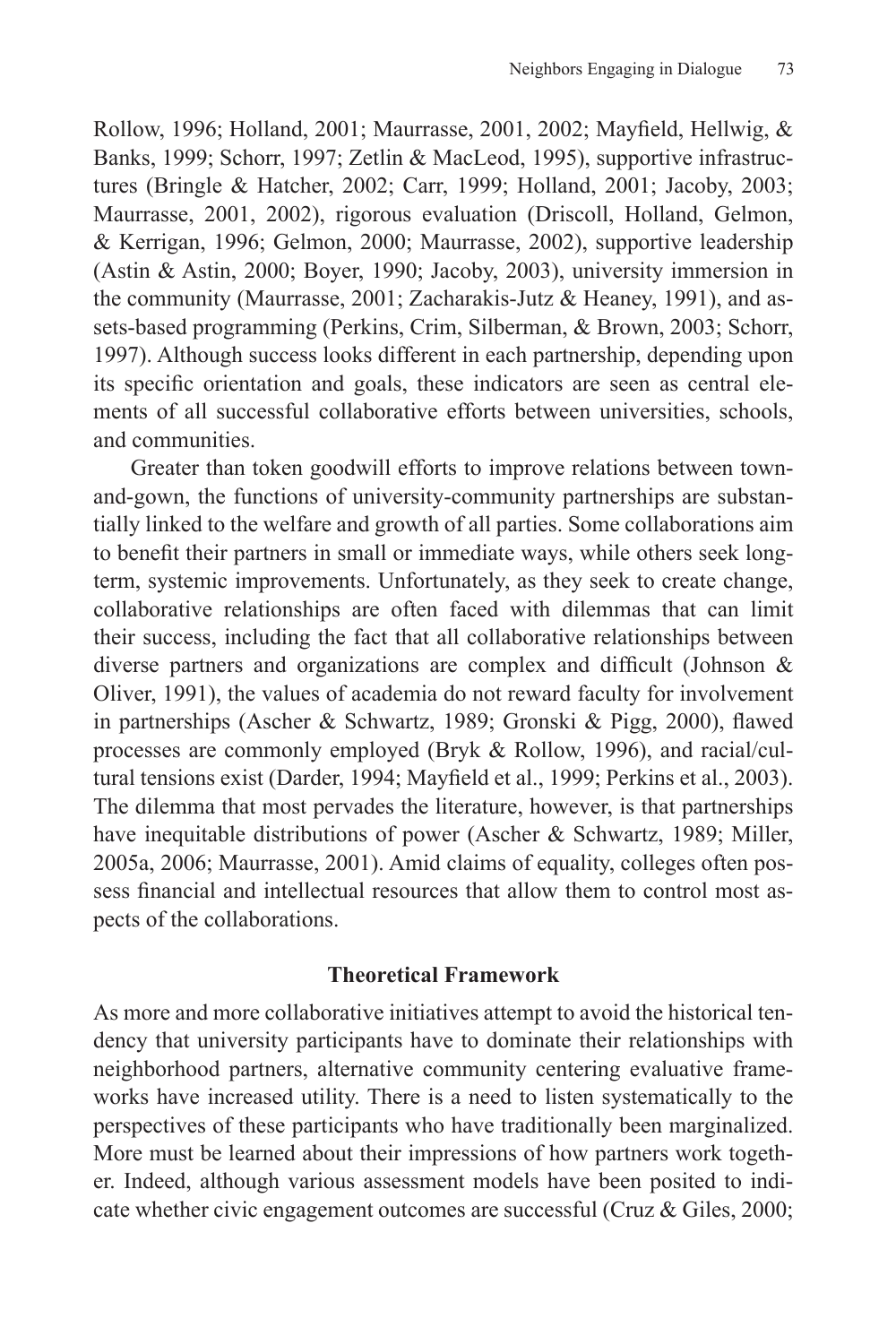Driscoll et al., 1996; Ferrari & Worrall, 2000; Gelmon, 2000; Vernon & Ward, 1999), Maurrasse (2002) suggests that more university-community partnership programs must begin regularly assessing their processes*,* meaning the planning, implementation, and evaluation that are employed.

Therefore, this study's theoretical grounding draws from a refined framework for the critical evaluation of campus-community partnerships (Miller, 2004, 2005a, 2005b). Specifically, this line of qualitative inquiry attempts to center the voices of traditionally marginalized participants in collaborative endeavors by drawing from the works of three interdisciplinary educators and activists: Paulo Freire, Myles Horton, and Cornel West. It is asserted that campus-community partnership processes that are guided by critically dialogic perspectives similar to those espoused by Freire, Horton, and West will result in mutual respect and benefit among and between diverse partners.

This framework conceptualizes collaborative processes between campus and community as dialogue between equal partners. Drawing from some central dialogical tenets described by Freire (1970), this model seeks to dismantle the identity-based role stratification that commonly plagues partnerships. It consciously attempts to normalize horizontal interactions among campus and community partners rather than reaffirm entrenched hierarchical models through the subtle neglect of ever-present power dynamics. The framework is rooted in Freirean notions of humility, faith in the people, and hope, and gains further insights from Horton and West. A basic description of its guiding tenets is described next.

## *Humility*

According to Freire (1970), there is no room in dialogue for arrogance. Freire wrote:

The naming of the world, through which people constantly re-create that world, cannot be an act of arrogance. Dialogue, as the encounter of those addressed in the common task of learning and acting, is broken if the parties (or one of them) lack humility. (p. 90)

With this in mind, Freire stated that leaders, many of whom are universitybased in civic engagement contexts, must go to the people humbly, openly, and ready to listen to their ideas. "At the point of encounter there are neither utter ignoramuses nor perfect sages; there are only people who are attempting, together to learn more than they now know" (p. 90).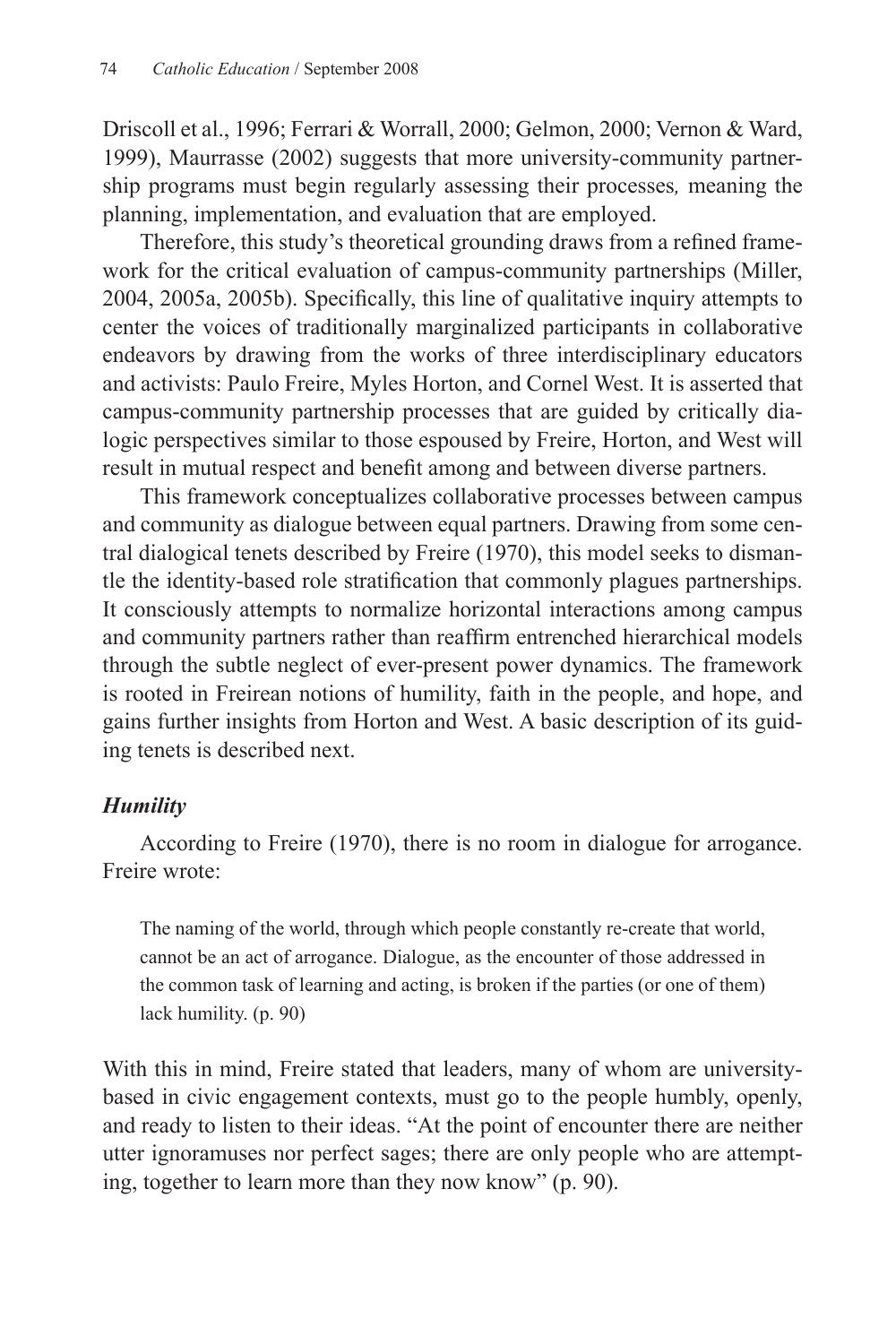## *Faith in Humankind*

Freire (1970) claimed that true dialogue is characterized by intense faith in the inherent capabilities of all people to name their realities and to transform them. He wrote, "Faith in people is an *a priori* requirement for dialogue; the 'dialogical person' believes in others even before he meets them face to face" (pp. 90-91). The absence of this faith brings forth deficit perspectives of those who are oppressed.

Horton (as cited in Adams, 1975) provided a good example of Freirean faith describing the experience of working with poor people at the Highlander Folk School in Tennessee: "You see, the problem is that we have to have enough confidence in the people in Appalachia to believe that our job is to help them save themselves. Instead of for us to save people" (p. 107). Horton further described this faith as being rooted in the people: "One of my friends, a minister, wrote me one time that Highlander was a faith venture. I suppose it is. But our faith is not in a method, or any kind of educational approach, but in people themselves" (p. 177).

Like Horton's "confidence" in the people, Freirean faith counters models of education and/or collaboration that place power in the hands of outside "experts." Rather, it acknowledges and builds upon the knowledge and experiences of the people.

## *Hope*

Contrary to commonly expressed fatalistic discourses that pervade theoretical literature relating to various oppressive structures and conditions, Freire's notion of dialogue is rooted in hope that better conditions can be achieved. Freire believed that oppression is a limiter, not an absolute prohibitor. Darder (2002) described this belief:

Paulo Freire argued forcefully that poverty, racism, sexism, heterosexism, and other forms of discrimination are not natural traits of our humanity. Instead, these conditions exist as "naturalized" aberrations invented within history by human beings. And because this is so, oppression in all its faces can be "reinvented" out of existence. (p. 31)

With hope, Freire (1998) asserted that the actions of the people can remain (or become) purpose filled and meaningful.

West (1993) reiterated the importance of hope in communities that have traditionally been oppressed: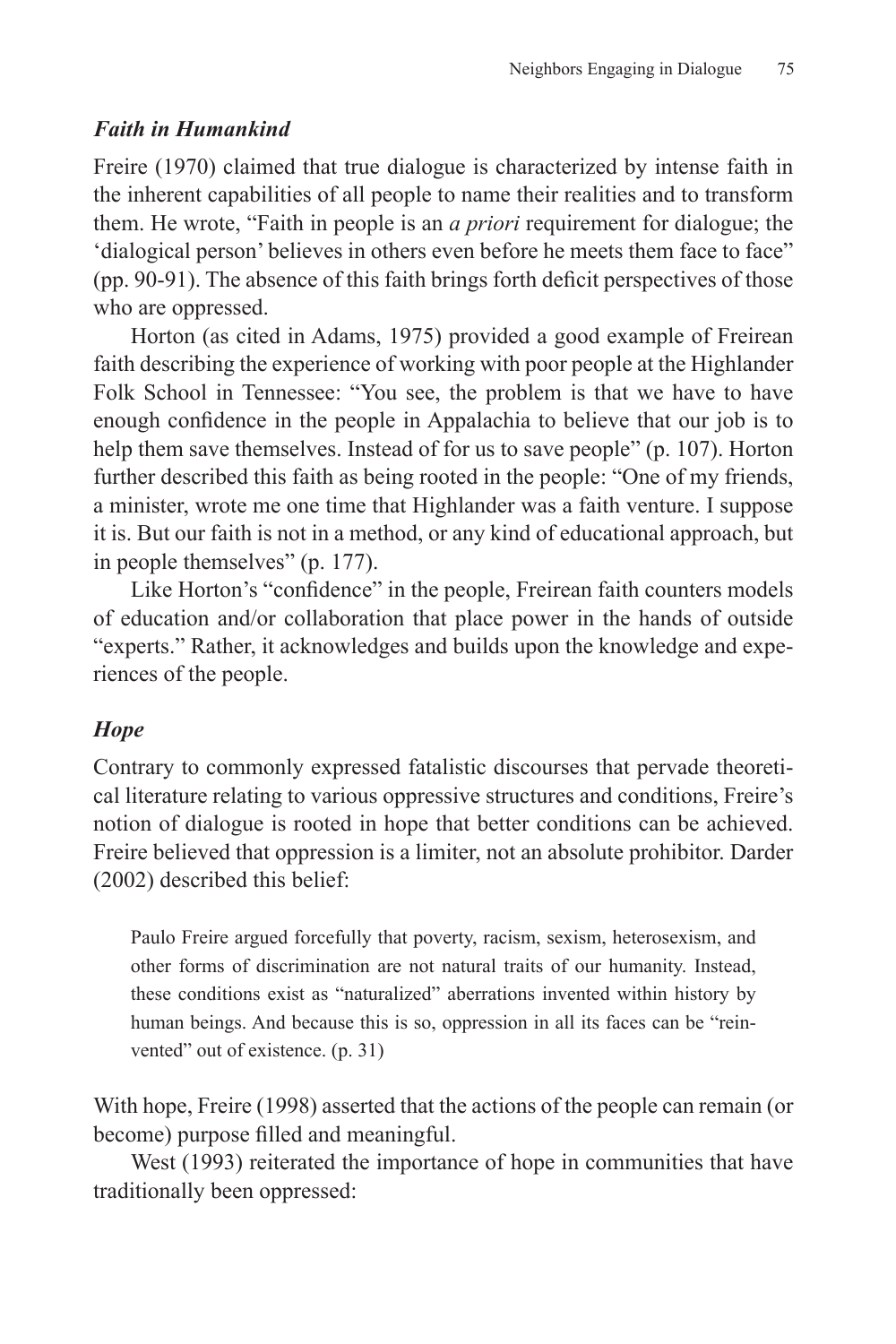For as long as hope remains and meaning is preserved, the possibility of overcoming oppression stays alive. The self-fulfilling prophecy of the nihilistic threat is that without hope there can be no future, that without meaning there can be no struggle. (p. 23)

These tenets—humility, faith in humankind, and hope—served as the theoretical framework for the much-needed systematic listening to community voices in the RCLC partnership context. They guided the study's data collection and analysis in its effort to describe the ways and extents to which this collaborative endeavor has been and has not been dialogical.

#### **Research Design and Methods**

Because it was the goal of this study to provide an in-depth understanding of the perceived effectiveness of a university-community partnership, qualitative case study research methods were appropriate. It was not the intent of this study to reveal broadly generalizable characteristics of effective collaborative processes between universities and the communities in which they are imbedded. Rather, qualitative interviews, observations, and document analyses produced data that lend a depth of understanding that would not have been gained by employing quantitative methods. Such data, after being coded and analyzed, led to insights and conclusions that have significant transferability value for all who are interested in learning more about the planning, implementation, and evaluation of university-community partnerships. Indeed, the intents and purposes of this study were dictated by critical and constructivist paradigms that seek to understand some characteristics of university-community collaboration, not the effective characteristics of university-community collaboration.

## *Participants*

Using criterion sampling (Marshall & Rossman, 1999), all of the 19 interview participants in this study were associated with the RCLC in some capacity. They were representative of the various perspectives that are affiliated with this partnership, including NEN residents, parents, and activists; university administrators, faculty, staff, and students; and RCLC staff members.

As previously mentioned, one of the central foci of this study was to learn more about the experiences of this partnership from the perspectives of community members. Therefore, it was vital that the community participants selected for this study were willing and able to share openly their personal beliefs, expectations, and concerns relating to the RCLC. In other words, as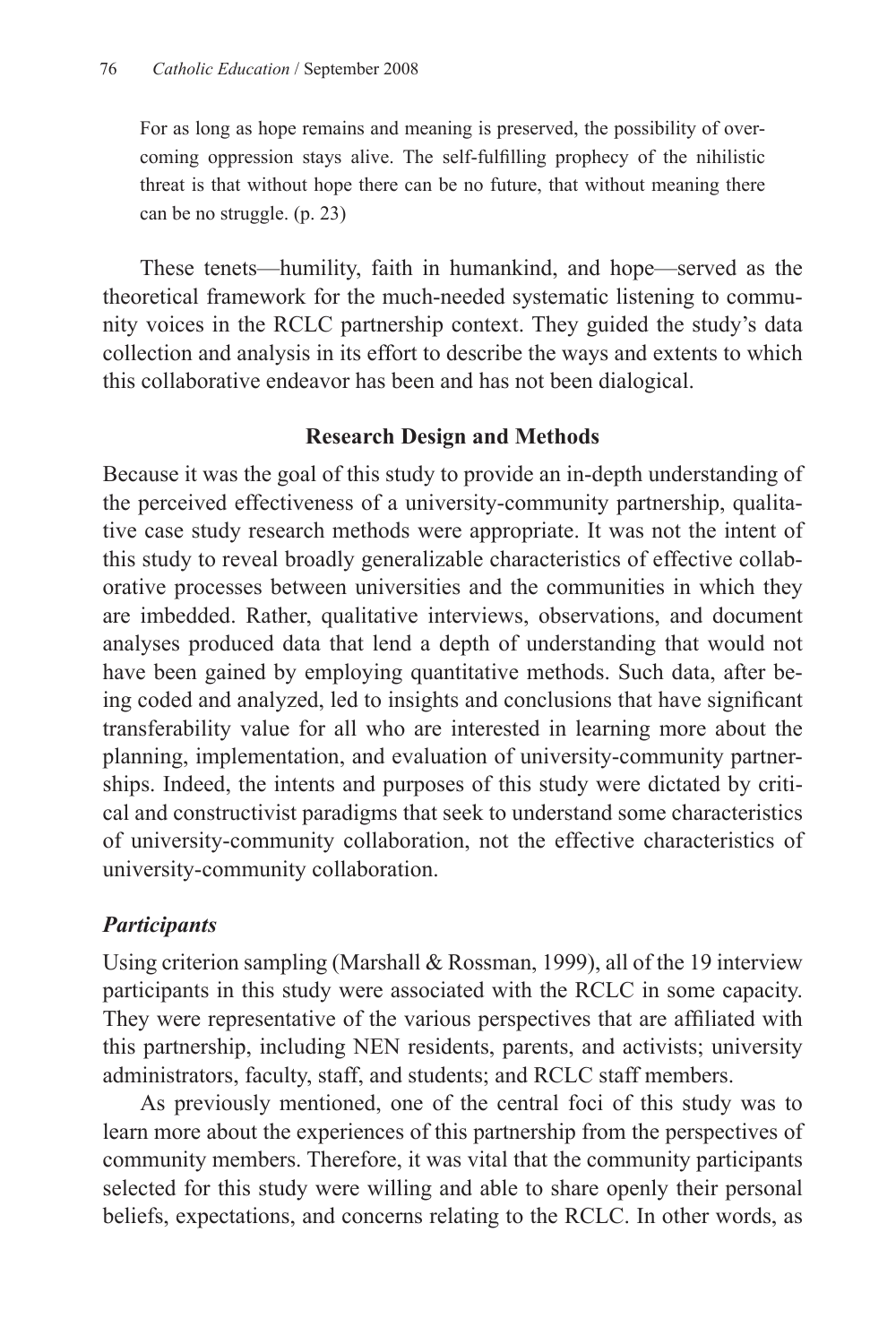Patton (1990) suggested, the logic behind this purposeful selection of informants is that the sample should be information rich.

It is important to note that an active effort was made to involve a racially, culturally, and professionally diverse group of participants in this study. Great value was placed on gaining insights from a wide array of perspectives.

#### *Sources of Data: Interviews, Observations, and Document Analysis*

The interviews for this study were semi-structured, meaning that specific questions were prepared for the participants, but unplanned clarifying questions were also used throughout the interviews (Creswell, 1998). The interviews were held at locations identified as most convenient for each participant, lasted from 45 minutes to 2 hours, and were tape recorded.

In addition to interviews, observations of RCLC programs and interactions provided a valuable source of data triangulation that added to the credibility and trustworthiness of this study. As Adler and Adler (1994) asserted, observations provide a "powerful source of validation" (p. 389).

Finally, the inclusion of hundreds of pages of documents and records as sources of data also added to the rigor of this study. The examination and analysis of items such as planning documents, promotional literature, and newspaper articles certainly built upon and contributed to the coherence of some findings from the interviews and observations, and called into question other aspects of these findings.

#### *Data Analysis*

To identify convergence in the data (Patton, 1990), the transcripts of the interviews and notes from the observations and document analyses were coded. From this open coding process, common themes emerged. To discern the relationships between these major emergent themes, an axial coding process was next utilized. Huberman and Miles (1994) described this process as characterized by clustering themes into conceptual groupings, making metaphors for the integration of diverse pieces of data, subsuming particulars into the general, shuttling back and forth between first-level data and more general categories, noting relations between variables, building a chain of evidence, and making conceptual/theoretical coherence.

After the data were open and axial coded and the emergent themes were inductively identified and relationally described, the major components of the previously defined dialogical framework were deductively applied. Ultimately, the purpose of this analysis was to lend clarity to the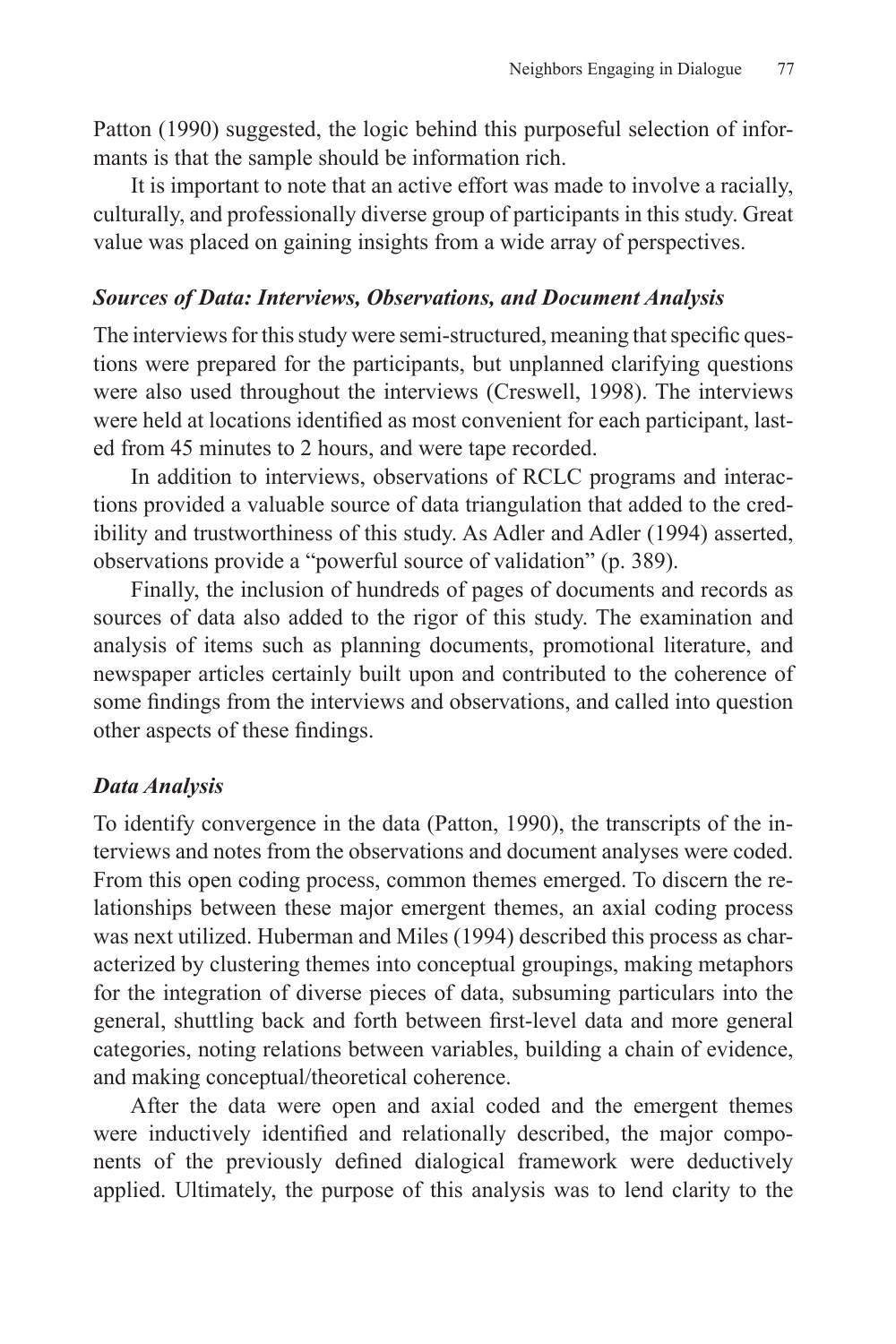characterization of this partnership process as one that does (or does not) create a horizontal dialogical relationship.

#### **Findings**

#### *Collaborating with Historical Awareness*

Among the most noteworthy of findings from this study was the clear indication that both an understanding of and a respect for local history were shared by the participants in the RCLC. Throughout the planning and implementation phases of the RCLC, these participants (both university- and neighborhood-based) voiced recognition and conscious, ongoing awareness of the past relationship between the university and the neighborhood. This relationship was largely characterized with terms such as "disconnect" and "distrust." For example, NEN resident Natasha Lanier explained her long-standing perception of the university:

I've always seen St. Benedict as separate from the Center City community…. It was always, they want their own little area and are not really a part of us…. It was always like they were higher, I don't know the word I want to say...elite. Above all the rest.

Her indication that St. Benedict and the NEN functioned in separate, rarely intersecting worlds was substantiated by Monica Turner, a lifelong resident of the NEN and current RCLC employee, who described:

My dad is 83 and he's lived in that same house [in the NEN] for over 60 years and [until last week] he'd never been on the campus....I really don't think that this is that uncommon for many of the people who live this close to the university.

Indeed, the frequently alluded to disconnect between the campus and community were made startlingly concrete by the story of Monica's father.

Adding to the troubled depiction of the relationship was the assertion made by Denise Callaway, another lifelong resident of the NEN, that the few instances of interaction between the university and its local neighbors were negative ones. In speaking about the only "St. Benedict faces" she regularly saw—undergraduate students who rented NEN houses—she recalled, "They had no respect for anybody. They'd walk in the middle of the street when you're trying to drive. It was terrible."

The perceptions of NEN residents regarding their pre-RCLC relationship with St. Benedict were quite negatively described. Their feelings of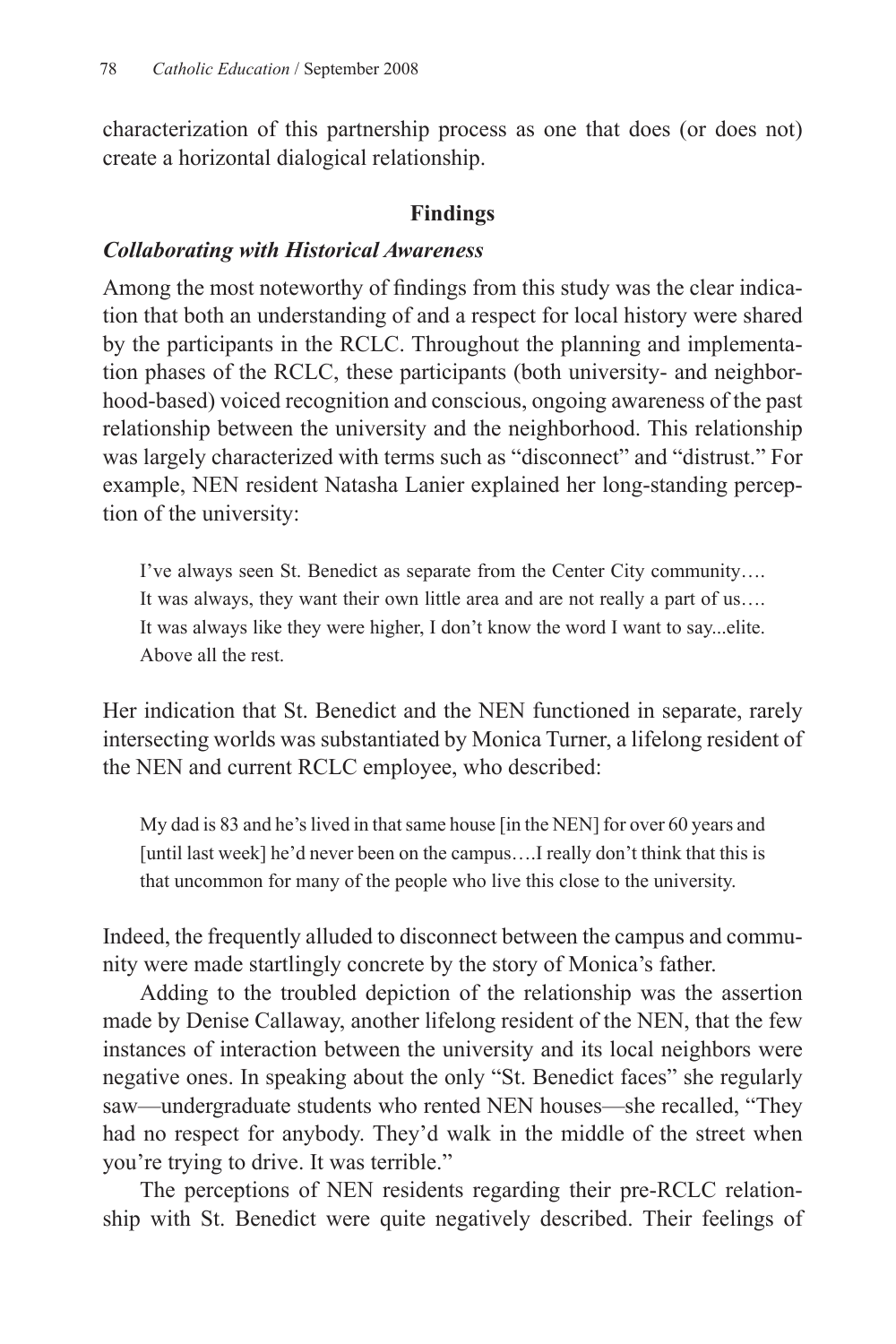disconnect from and distrust in the university were exacerbated in 1998 when they learned that St. Benedict had purchased Aldi's and Goodwill, the neighborhood stores that had long been NEN centers of shopping and social interaction. Without knowledge of the process that preceded this purchase (Aldi's and Goodwill had, in fact, approached the university about the sale on their own volition because they wanted to pull out of the neighborhood), many NEN residents immediately concluded that this was a predatory transaction— St. Benedict was making a purposeful attempt to take over the neighborhood. Denise Callaway recalled:

We were all very upset….because Aldi's was close and Goodwill was close and we felt that St. Benedict took everything away from us. And I wasn't the only one that was upset, we all were upset….So we talked about it and talked about it.

Lon Norton, a St. Benedict administrator who had a central role in St. Benedict's developing relationship with the NEN, similarly remembered:

St. Benedict bought it for defensive reasons and it went over like a lead balloon in the neighborhood because this was the only place that the neighbors actually experienced social capital in that neighborhood. It's the place where the elderly came together buying food and clothing and furniture that they actually saw each other. It was a place where social relationships, in a sense, were advanced.

Although St. Benedict administrators told NEN residents that the university had no intent to take over the neighborhood, their words were not altogether believed. Many residents were convinced that St. Benedict's real agenda in the NEN was being hidden from them. Reflecting back on this tumultuous time, Monica Turner recalled, "It actually wasn't a conspiracy, but you couldn't tell everyone in the neighborhood that." Simply put, the neighborhood did not trust St. Benedict.

It was with a keen awareness of this troubled past that several key individuals began to make inroads toward repairing the St. Benedict-NEN relationship in the years after the Aldi's/Goodwill purchase. Their ability to garner the trust and respect of both town-and-gown constituents was a critical element to the collaborative infrastructure upon which the RCLC was ultimately built.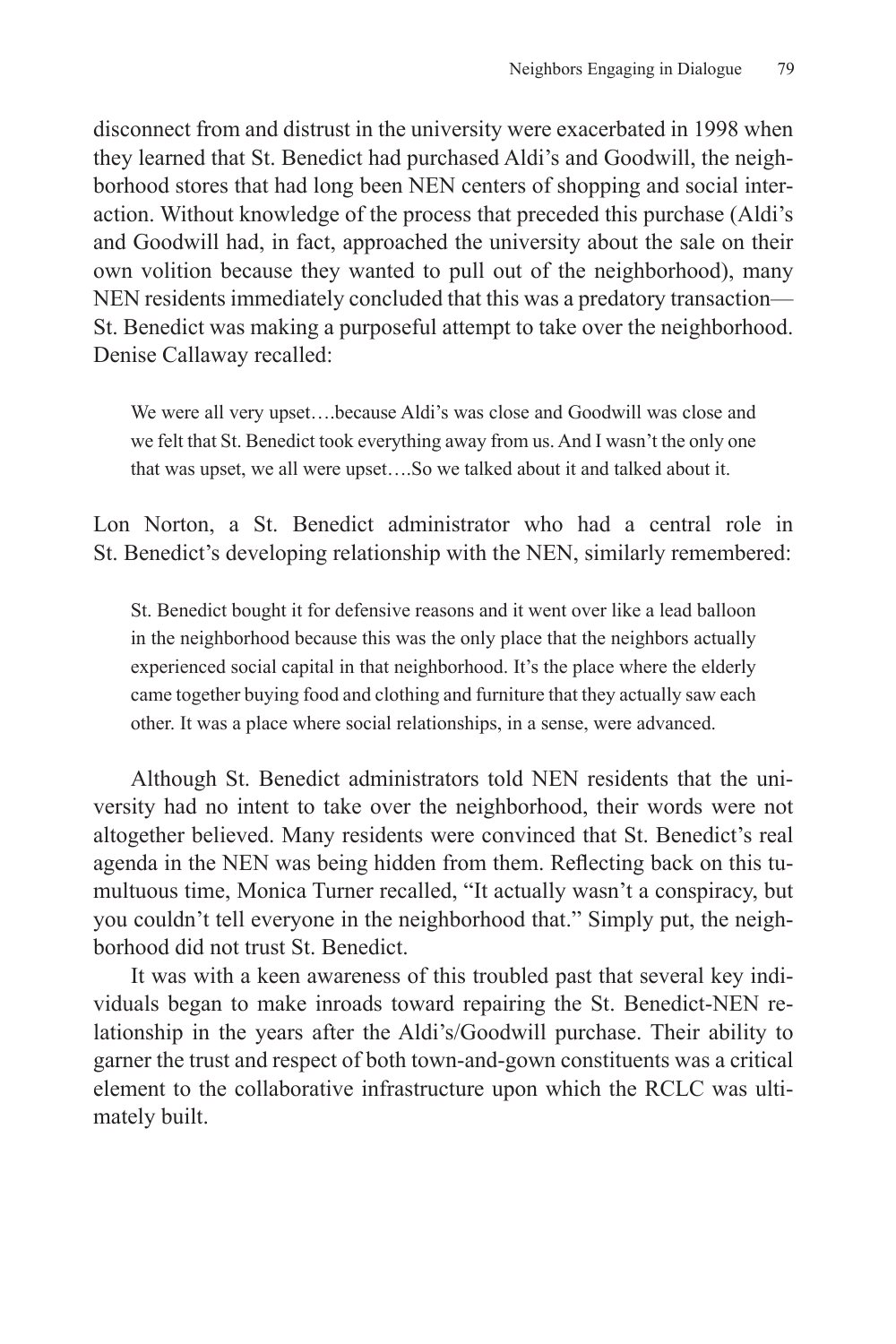## *Leadership That Builds Bridges*

As St. Benedict officials considered what to do with its recently acquired space at the former Aldi's/Goodwill, they decided that they wanted to gain input from their NEN neighbors about the local community's desires for the building. Because many NEN residents had little trust in the intentions of St. Benedict the institution, it was soon realized that the university's initial interface with its neighbors would have to be carried out by selected individuals who were trusted by both St. Benedict and the NEN. Jim Plunket, a St. Benedict employee, explained that, "it is easy to cast dispersions on institutions—but not so easy when it is an individual." To this end, numerous university, neighborhood, and city-based individuals were mentioned as important actors in these early interactions. However, the essential roles of five particular leaders—"the urban president," "the boundary-spanning administrator," "the people's priest," "the passionate advocate" and "the humble director" –emerged most clearly from the data as being central figures in the initial planning conversations for the Aldi's/Goodwill space, the healing of the relationship between St. Benedict and the NEN and, ultimately, the development and success of the RCLC.

*The urban president.* Father Earl Munrow, the president of St. Benedict, was certainly one of the most frequently mentioned central figures in the development of the RCLC. His disposition as a self-described "urban person," who places great value on campus-community connections, influenced his support for the RCLC project. With home town roots in the region and significant exposure to and understanding of the conflicts that are so typical between institutions of higher education and their neighboring communities, Fr. Munrow was committed to repairing the relationship between the university and the NEN by collaborating together on a "common project." He said:

If you know the history of higher education around the world, there's always some concern about the relationship between the university and the surrounding neighborhoods….I'm on the board of several universities and they always have fights with their neighbors....So, that there were some misunderstandings or suspicions [between St. Benedict and the NEN], I knew that right from the start. But I thought the best way for us to narrow the gap there was to work together on a common project that everybody thought was a good thing—and that's what happened.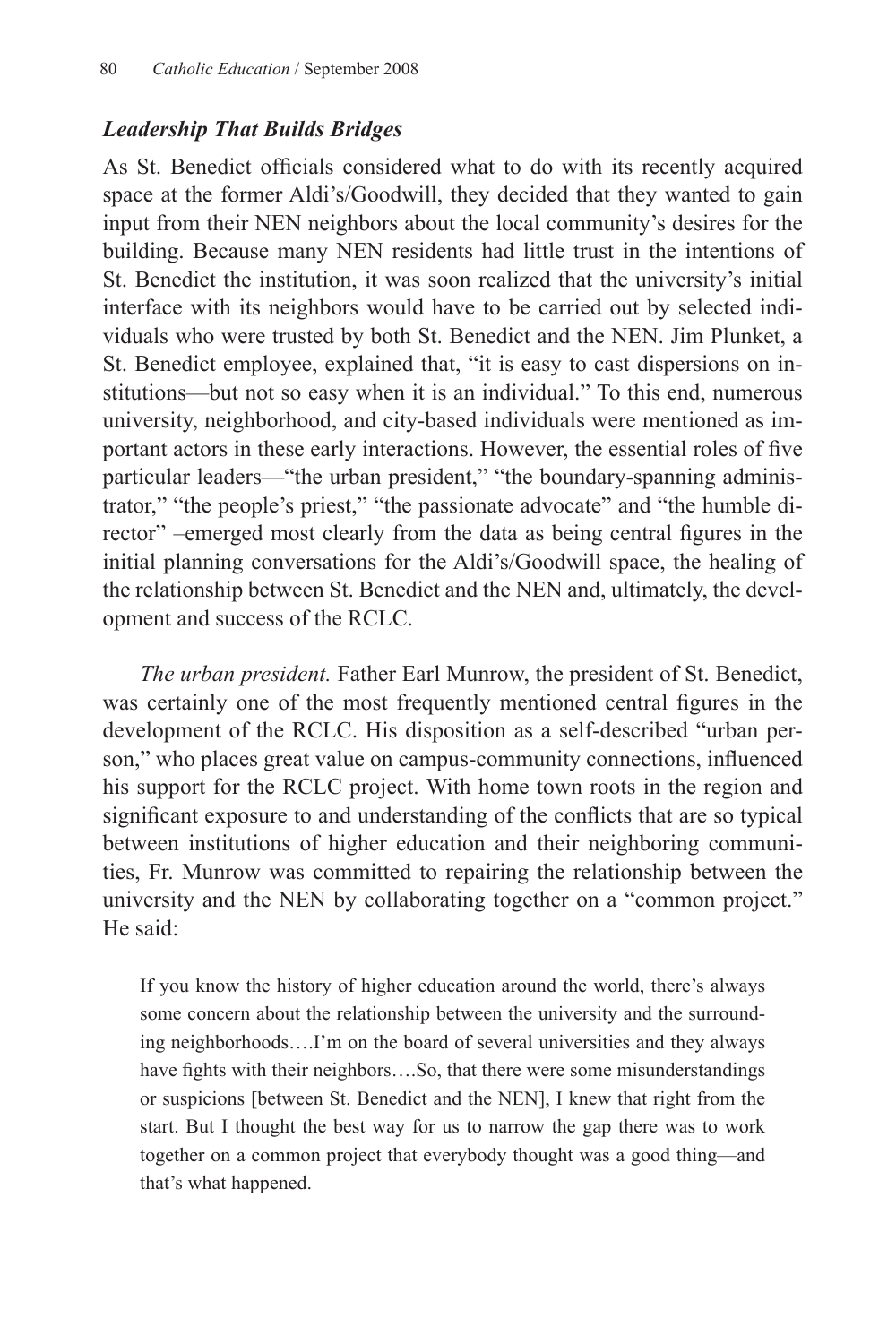Fr. Munrow's desire to work with the NEN was significant not only because it presented a markedly different perspective on the university's "neighborly obligations" in its bordering communities than it had in previous years, but most importantly, because it instilled a belief among St. Benedict faculty, staff, and students—as well as skeptical NEN residents—that the university was authentically invested in the RCLC project. Sharon Dampier, a university employee and RCLC participant, described Fr. Munrow as a critical facilitator of the St. Benedict-NEN collaboration, stating, "There is no question if Father hadn't done that [supported the RCLC] we all wouldn't have known to do it too." Lon Norton added, "When you have the president of a university who is disposed to [collaborate with the neighborhood] and makes resources available and makes it a priority, that's the first thing."

Fr. Munrow was aware of his influence on the planning and development of the RCLC, recalling:

I knew that at critical times, as the representative of the university, that when I express an interest in something and encourage people to follow through that it would happen. So what I was pleased about is that it never turned out to be just my idea or my enthusiasm, but a lot of other people were really excited about what could happen there.

*The boundary-spanning administrator.* One of these "other people who were really excited" about what could happen with the RCLC was Lon Norton, a vice president at the university who had a significant role in the early conversations between St. Benedict and NEN representatives about how the RCLC would develop. Lon was an effective builder of trust between the disparate groups because he is a respected leader in both university and community circles. His clout within the university was evident in his position near the top of the organizational hierarchy, his far-ranging responsibilities, and his close relationship with President Munrow. However, what legitimized Lon's leadership in the eyes of many NEN residents was his longtime residence in the NEN and his extensive previous professional experience working in the Center City community as the director of a social service agency. He explained:

I think that I was perceived…as being somebody who was from the community versus a suit from St. Benedict. It was helpful. I don't think that I was looked at in the same way as a lot of people who are career St. Benedict employees would be looked at. Not that that's an impediment you can't get over, but that I was able to start out and people saw that I had done work on behalf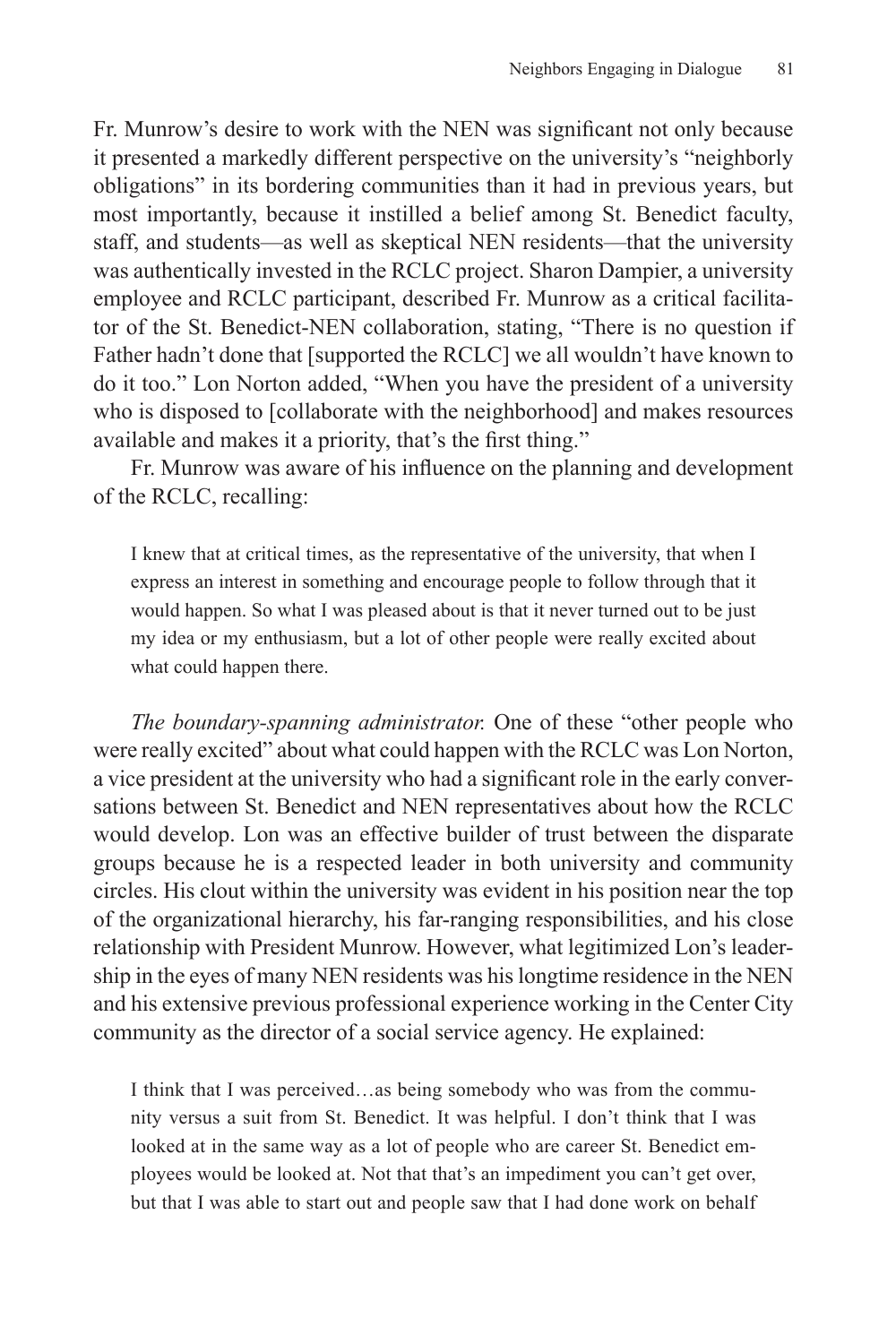of the community and that opened up some doors. It gave me kind of a vote of confidence, an open door.

Lon's unique background facilitated his ability to act as a "boundary spanner" engaging in honest, unfiltered conversations with NEN residents about how the RCLC should take shape. Participants in these discussions voiced admiration for Lon's willingness to listen to others and value their opinions. Like Fr. Munrow, his ideas for the St. Benedict-NEN collaboration were openly contextualized in the previously troubled relationship between the two entities. His espoused rationale for increased commitment in the NEN was rooted in notions of altruism, faith, and historicity:

What people don't understand is that the greatest sins in this world are sins of omission, not commission. It's not something that you do as an evil against an individual, but it's blindness and denial. There are many references biblically about blindness and denial. It's not recognizing the needs, it's not putting others first, it's being completely aloof and clueless and distant from the needs of that neighborhood—and that can build up greater resentment, anger, and animosity….So that's how the neighborhood felt. They felt like St. Benedict had treated them with neglect and a great level of anxiety and distrust and disdain had built up over the years. So we had to work on that.

*The people's priest.* In addition to Fr. Munrow and Lon Norton, Father Dan McNabb, a longtime St. Benedict administrator and community advocate, was frequently identified as a central figure in the early planning phases of the RCLC. Like Lon, Fr. McNabb spent considerable time engaging NEN residents in conversations about how the former Aldi's/Goodwill buildings might best serve their needs. He was purposefully identified as a university representative in these talks for two major reasons. First, substantiating his claim that "my ministry was always to say how can we live with the community," his educational background (doctoral training and scholarly work that addressed issues of community organizing), religious disposition (a priest devoted to issues of social justice), and professional position (director of the university's Center for Social Concerns) prepared and motivated him to carry out such work. Second, as a former resident and frequent "walker of the neighborhood," Fr. McNabb had intimate relationships with many NEN residents. He understood the issues that concerned them on a daily basis. He was widely trusted as being "one of the people." Indeed, although he was officially a representative of the university, Fr. McNabb was predominantly cited as being a community advocate.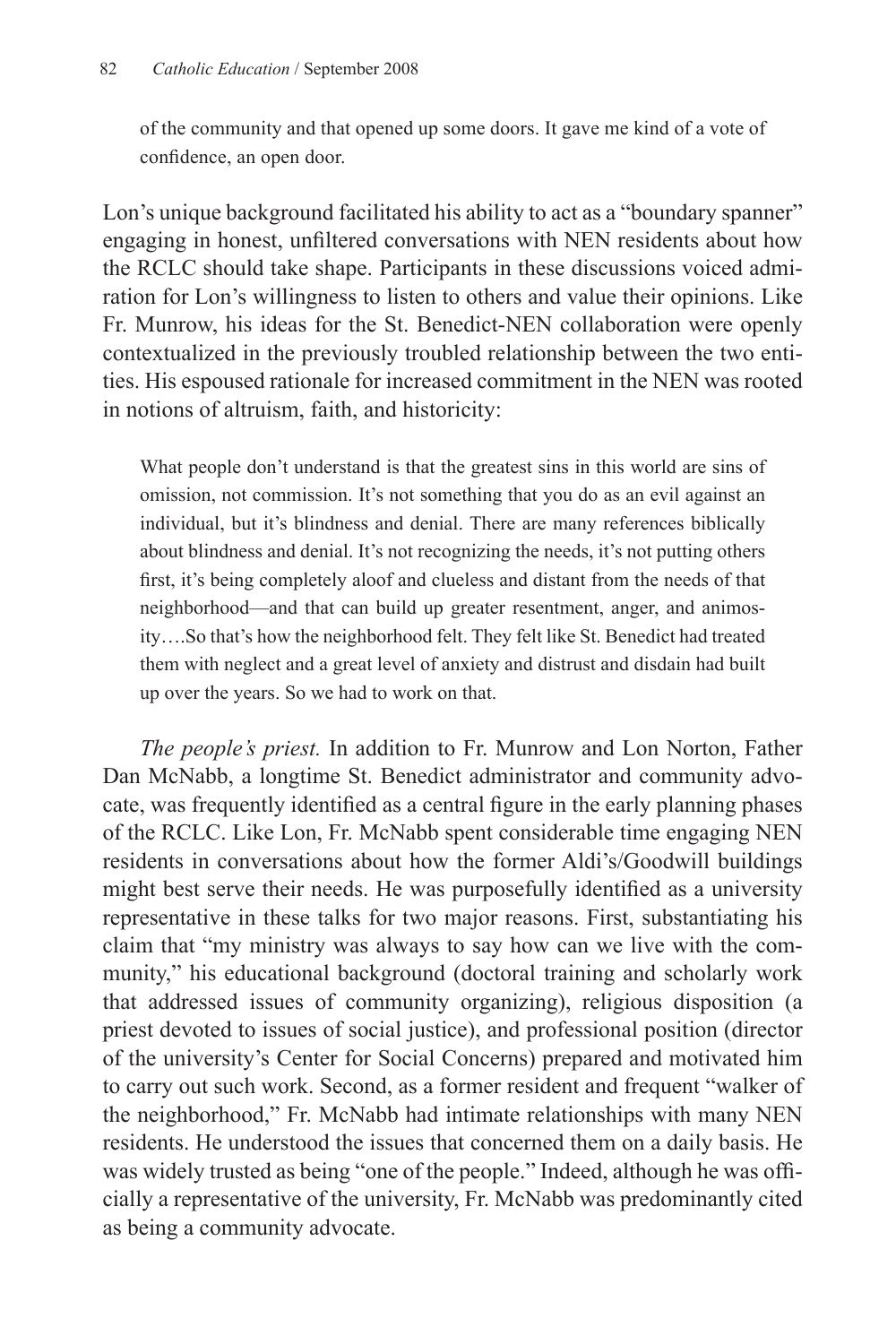Monica Turner described the roots of the community's trust in Fr. McNabb and the faith that he had in the NEN residents:

A big move was when they sent Fr. McNabb. He is really a neighborhood person—in fact he lived next door to me….He lived in the community, worked in the community….Students and people knew him and they trusted him….The president sent someone to the neighborhood with the neighborhood trust…. Someone that the people knew. You'd see Fr. McNabb walking. He had a car but he used to walk a lot—and he interacted with people in the neighborhood. He'd just stop and talk to folks and people got to know him and trust him….He always talked about bringing your gifts and talents to the table. You came to the table and you were heard. Always before it was, I think I equated to, you were invited to dinner but not able to eat. That's the way the university always operated. Come to the table, but sit in your chair and read. What Fr. McNabb did was say, "Come to the table, bring what you have, and we'll let you eat."

*The passionate advocate.* Monica Turner was also mentioned by numerous university- and neighborhood-based RCLC participants as a critically important actor in the planning of the RCLC. As a lifelong NEN resident and well-connected activist who had a deep, experientially based understanding of the St. Benedict-NEN relationship, Monica was commonly depicted as one of the primary voices of the neighborhood in its early conversations with the university about the Aldi's/Goodwill buildings. Participants in the study valued Monica's "honesty," "frankness," and "loyalty" throughout these discussions. Additionally, unlike Fr. Munrow, Lon Norton, and Fr. McNabb, whose primary influences were described as being at the front end of the RCLC process, Monica is now a full-time employee of the RCLC and continues to have an active influence on its development on a daily basis. Her leadership was described as a pivotal element to the functioning of the RCLC in two primary ways: She constantly watches out for the NEN's best interests by keeping a degree of skepticism amidst her emergent trust in the university's intentions in the NEN, and she provides the RCLC with a vital "welcoming connection" to the neighborhood.

In terms of her advocacy for the NEN in its ongoing conversation with the university about future directions for the RCLC, Monica's aforementioned frankness has served as a valuable asset. Her capacity for honestly discussing neighborhood issues with all interested parties, including high-ranking university administrators, was frequently cited as a factor that facilitated the manifestation of a community center that genuinely reflected the neighborhood's wants. She recalled one meeting that epitomized the way she operates: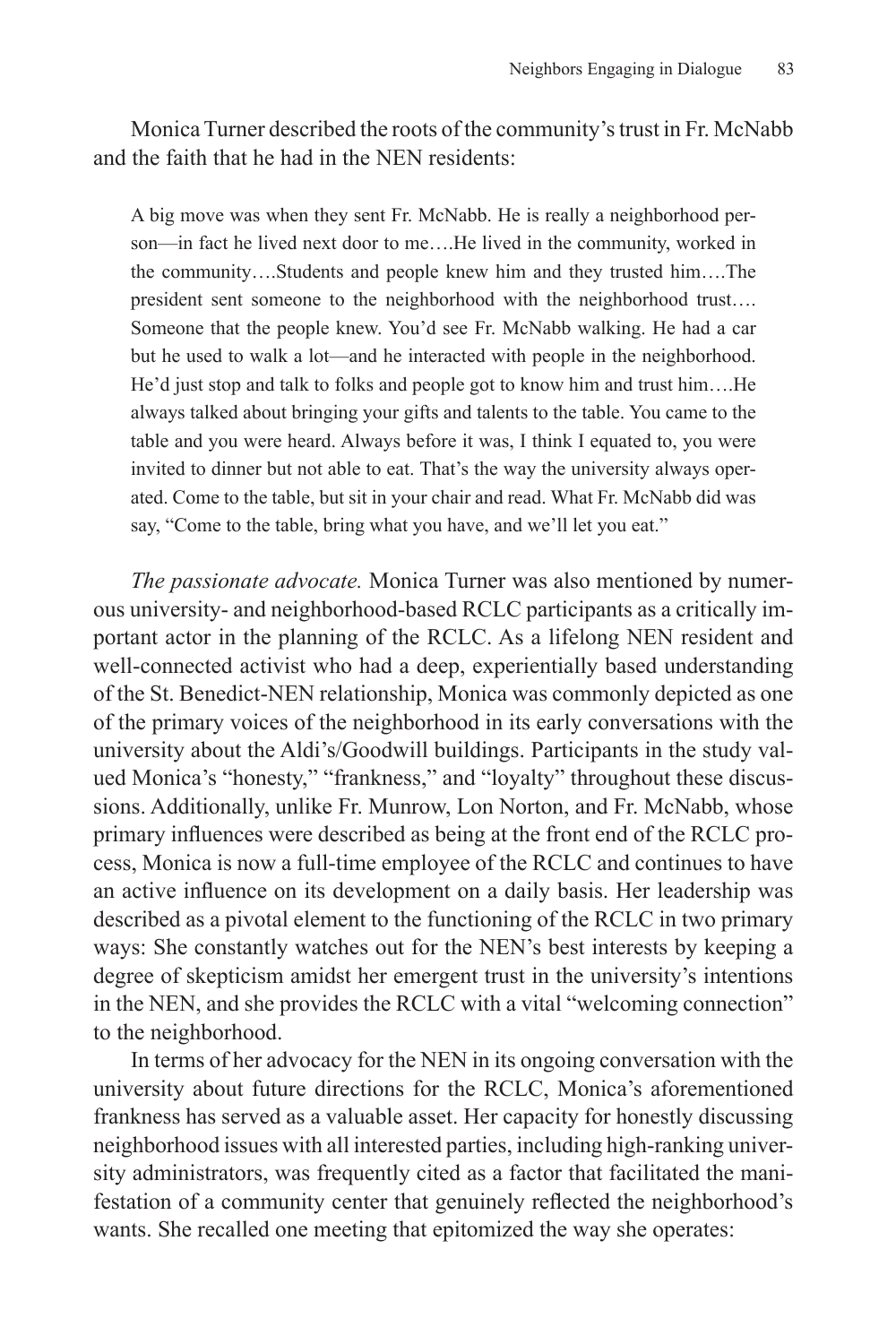I went to those meetings and I was just bawling them [St. Benedict administrators] out about something—I don't remember what it was, but they made me mad about something. And I was just fussing them out about it and the guy said, "But Monica, you work for me!" I said, "Yeah, and your point is? I came to tell the truth as I see it….I feel open, yes that's right! You got that right! And you know what? This is where I live—where I was born! I have raised my children here, my grandchildren!"

Lon Norton also described Monica's important role:

Monica is really, really critical. Monica was either going to be your biggest adversary or your biggest ally. Quite frankly, she was very skeptical about what St. Benedict was doing when we began. It was a test. If we could win her over, we could win the neighborhood over, because she had that kind of influence over others. We had lots of fights early on. She was also somebody who had built a great deal of credibility with her neighbors and she wasn't going to put that on the line real quickly or readily or at first glance with St. Benedict, which could easily turn its back on her and the neighborhood as had been done historically.

It is clear that Monica's passionate advocacy for the neighborhood has had a significant influence on the RCLC from its earliest stages.

As mentioned, Monica also played an important role as a "welcoming connection" to the neighborhood. Many residents of the NEN know Monica and, as a result, are much more likely to take advantage of RCLC services. RCLC director John Calipari said:

She brings in a wealth of relationships—and the track that goes with that has really helped us to open the doors….For many people it is certainly the opening into the center….Having already someone who they trust working here, someone who they know, has a track record of supporting the neighborhood.... Monica's just so well connected….It's a lifetime of her relationships.

In fact, Monica's effectiveness as a "welcomer" to the RCLC is not only dependent upon her multitude of relationships, but also the open manner in which she greets all visitors to the RCLC. She described:

When you walk through that door, you're the most important person in the world. And people get that sense that when they come that what they have to say is important and that they're welcome to come in the building and that we treat them with respect. You notice where my office is located [at the very front of the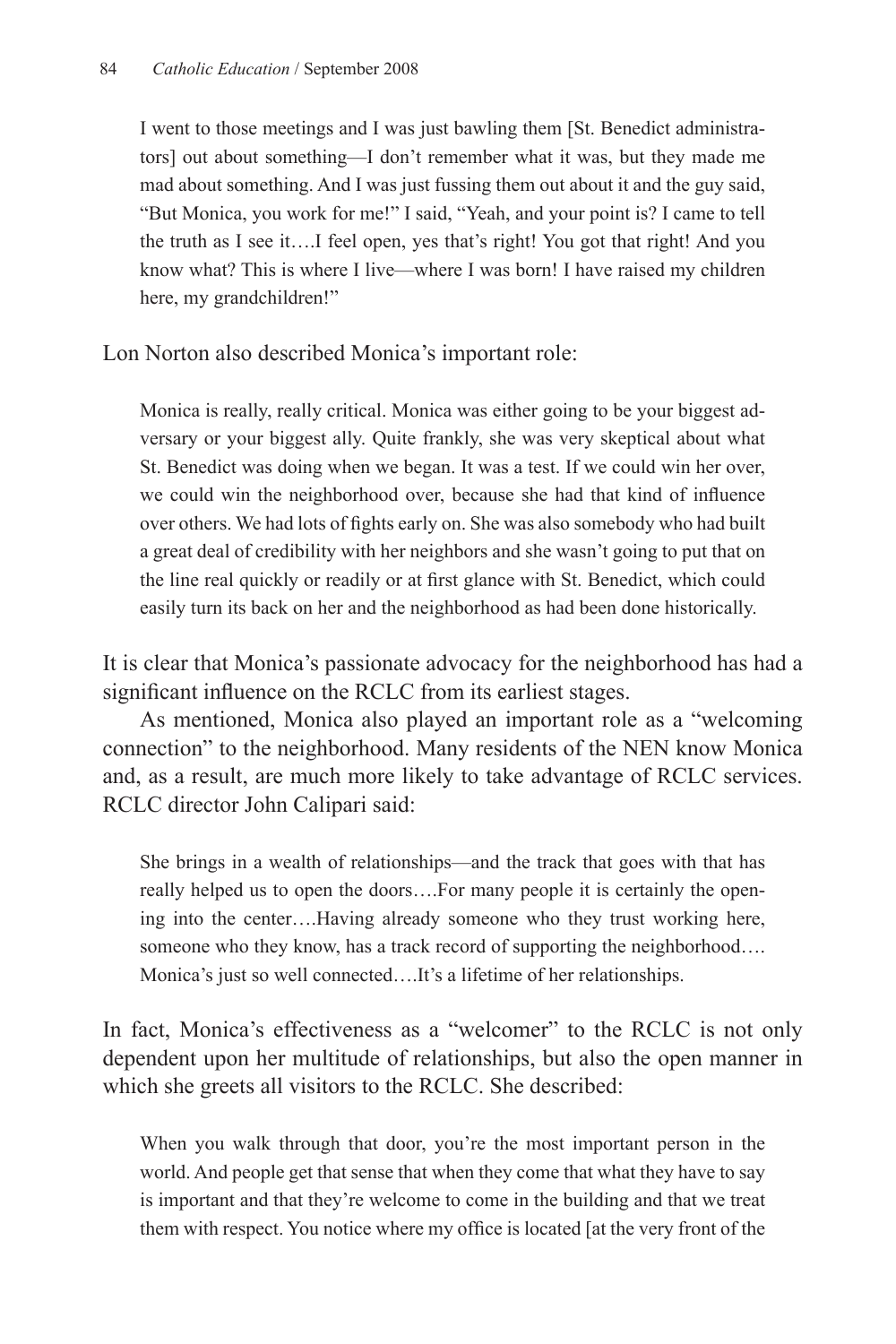building]. I never close my door ever, ever, ever. I want to let people come in.... The door is always open, and it's important. It's important to me to be available and to reach out to folks and make them feel comfortable, try to give them what they've come for.

*The humble director.* Like Monica, RCLC director John Calipari was repeatedly described as an effective bridge-building leader in the ongoing operations of the RCLC. He was selected to lead the RCLC from its inception in 2001 and continues to guide its daily work in the neighborhood to the present day. John's leadership style—"humble," "listening," "facilitative," and "fair"—was described by participants as one that is especially appropriate for his position at the RCLC because, rather than "dictating" what will be done, he values the authentic incorporation of community voices into all major RCLC decisions. Indeed, with a professional background in community organizing contexts, John described one of his primary responsibilities as that of a "convener" of parties in order to "make things happen." He described:

I'm not the charismatic leader. I'm not that person either who's going to stand up and quote chapter and verse of the Bible. Nor am I going to be the academician up there….But I'll want to bring in the academician and the preacher and the charismatic person when there's an opportunity to impact the children in this community or whatever problem we're dealing with. And if we can organize them together and things can happen then that's my role.

Therefore, it became apparent that, in conjunction with the efforts of Fr. Munrow, Lon Norton, Fr. McNabb, and Monica Turner, John's leadership of the RCLC's daily operations over its initial 5 years of operation has served as an appropriate vehicle for the continued legitimization of NEN residents' voices in its evolving relationship with St. Benedict. The data were particularly robust in suggesting that each of these leaders, working from different positions with diverse skills and dispositions, skillfully contributed to the ongoing reparation of the St. Benedict-NEN relationship and the development of the RCLC.

#### *Dialogue Facilitating Collaboration*

Viewed through a Freirean lens, these leaders facilitated dialogic action in their diverse contributions to the planning, development, and sustainability of the RCLC since 1998. The following section describes some instances of how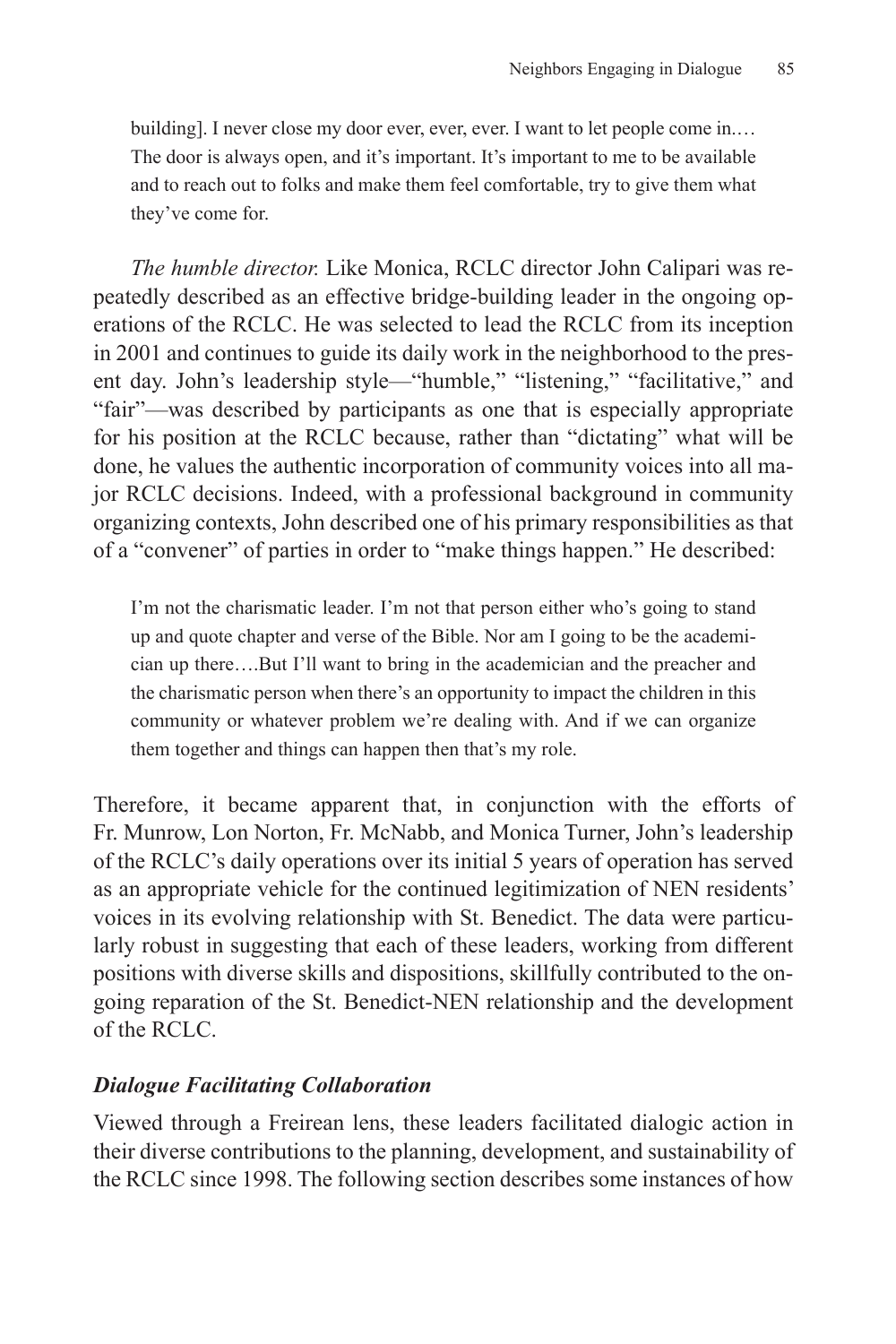the constitutive elements of this dialogue—humility, faith in humankind, and hope—were evidenced.

*Humility in action.* The data suggest that St. Benedict, the powerful partnering entity in the context of the RCLC, purposefully demonstrated humility in several key areas as it partnered with the NEN. Notably, this humility was evidenced in the leaders' "dispositions of openness" to community wants and needs and in the numerous strategic RCLC decisions that were made to shift power publicly from the university to the neighborhood.

During the initial discussions that led to the opening of the RCLC, Fr. Dan McNabb emphasized that it was always the university's intent "to make sure that the [neighborhood] voice would be heard and to get them at the table when the big decisions were being made." This comment, indicating the university's open willingness to rely consistently upon NEN residents for contributions, appeared to be representative of all of the RCLC leaders' "dispositions of openness" that guided their collaborative attempts. Rather than fulfilling NEN residents' fatalistic expectations that St. Benedict was going to dictate forcefully the neighborhood's future after its purchase of the Aldi's/Goodwill building (a scenario that was likely within the university's means if it had so desired), leaders like Lon Norton, Fr. Dan McNabb, and John Calipari solicited the ideas of local residents as equal partners who were engaged in a common plight for community improvement. This humble sharing of power was described by NEN-based participants as a critical element to the burgeoning trust between the university and the neighborhood, for any attempts to veil traditional authoritarian university advances under the guise of "collaboration" would have been quickly identified and resisted by shrewd neighborhood advocates like Monica Turner. Accordingly, the humble leadership from the university in this context was neither altruistic nicety nor principled irrelevance; it was a moral impetus that proved strategically pragmatic.

Evidence of this humility was present in the visible decisions that were made to symbolize the university's sharing of power with the neighborhood. Noteworthy among these decisions was the naming of the center as the Rogers Community Learning Center after Rolanda Rogers, a longtime matriarch of the NEN. Spurred by Fr. McNabb and quickly supported by other leaders, this decision was made in order to indicate the university's intention that this was to be the neighborhood's center—not just St. Benedict's center in the neighborhood. It was a symbolic decision that continues to be greatly valued by NEN residents—many of whom had personal relationships with Rolanda. Denise Callaway, a lifelong NEN resident, described: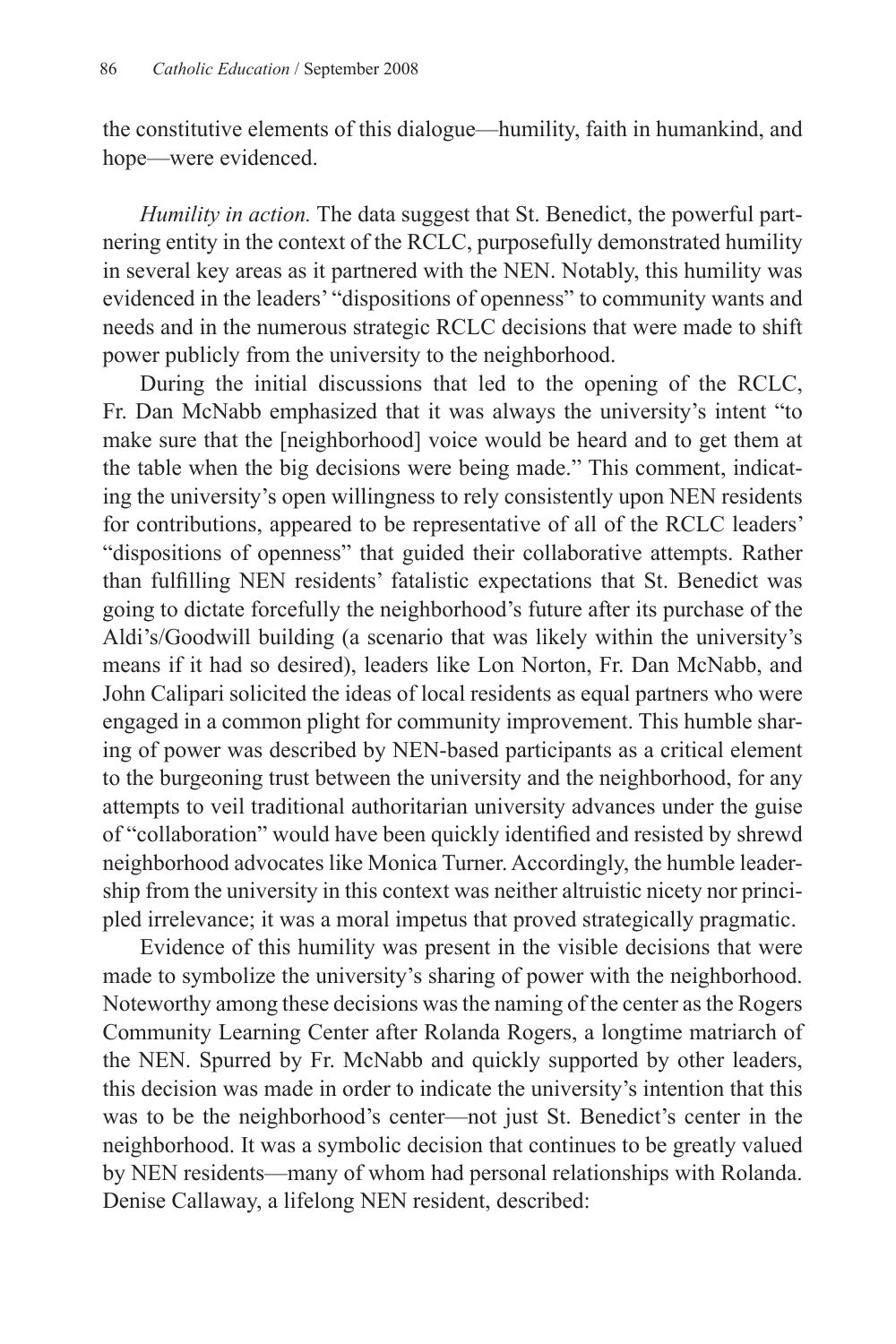Being named after her [Rolanda], I think more people had an interest in coming….And my father just thought it was wonderful. He really did like it….He said they couldn't have named it after a better person.

As St. Benedict and NEN leaders intended and Denise inferred, numerous participants claimed that the naming of the RCLC was a critical factor in the center's evolving identity as being "of and for" the neighborhood at least as much as it is "of and for" the university.

Also significant indications of the university's intent to pass ownership of the RCLC to the neighborhood were its decisions to allow residents to choose the building's décor (carpet, furniture, paint colors, etc.) and to create the "Walls of Fame"—a hallway in the RCLC building that honors local residents who have made noteworthy contributions to the community over the years. Like the naming of the RCLC, these strategies presented evidence that the university wanted to center neighborhood voices and values during this collaborative process.

A final demonstration of humility in action was evident in the RCLC's "co-chair" system of leadership. Whereas many partnerships between institutions of higher education and their neighboring communities are predominantly guided by university-based leaders, this particular group is influenced by the leadership of Stephen Ames, a NEN resident and the community-based co-chair, and Sharon Dampier, a St. Benedict employee and the universitybased co-chair. This was more than a symbolic gesture aimed at pacifying community members. It was a strategic decision grounded in the belief that the perspective of a community-based leader could establish trust and help authentically represent community interests in the planning and guidance of the RCLC. In this regard, it became clear that employing humble collaborative strategies benefited the RCLC's ability to get its work accomplished.

*Faith in action.* Rather than attempting to "fix neighborhood problems," it is apparent that the assets-based philosophy of collaboration employed throughout the RCLC planning, implementation, and operational phases demonstrated confidence in residents' capacities for playing pivotal roles in their neighborhood's future improvement. This faith in the neighborhood was evident in John Calipari's description of the RCLC's ultimate purposes:

We are in the business of helping people to become capable, effective adults, and youths for that matter, and what better way than to demonstrate that we have confidence in them. But it's not us advocating; it's helping them to advocate for themselves.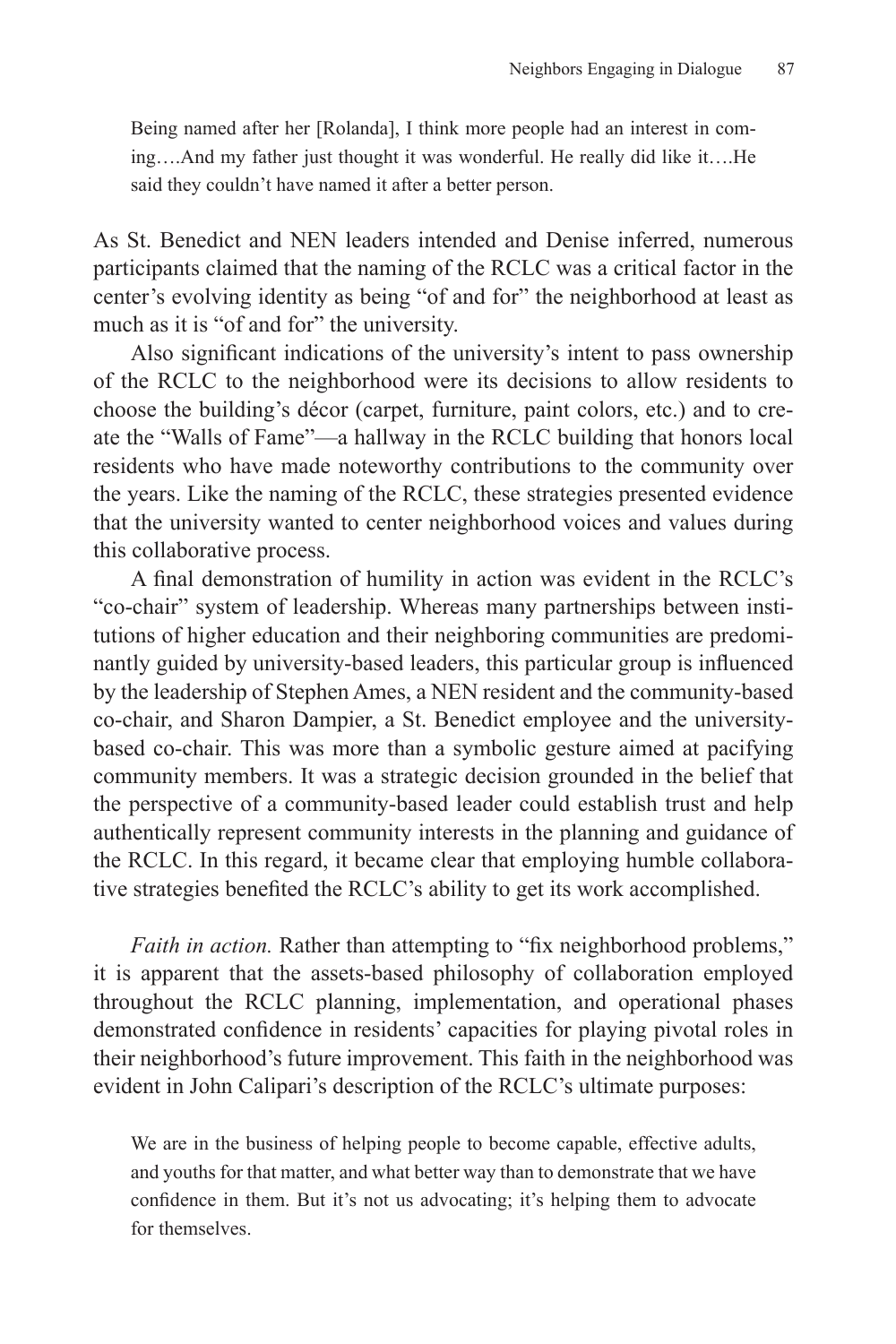Instances of the RCLC's faith in the neighborhood include the hiring of NEN residents for key staff positions and the inclusion of, and value for, neighborhood input at RCLC's "critical junctures."

The hiring of local residents—six of the 10 current RCLC employees were born and raised in Center City—was certainly a noteworthy example of the partnership's neighborhood assets-based approach to collaborating. Unlike many other university-community partnerships that rely upon the expertise and opinions of outsiders to address key issues, the RCLC's value for institutionalizing the voices of area residents was built upon the assumption that those with experientially developed local knowledge can provide uniquely appropriate skills and ideas for neighborhood growth. This collaborative perspective was encapsulated in Sharon Dampier's statement:

Different people are bringing different things to the table. There's no way that I [a university employee] could bring as much knowledge about the actual neighborhood and the real-life issues that they face. I can't bring that and I would be foolish to think that I have the best insight into that.

The RCLC made an explicit effort to gain NEN input in its major decisions through the involvement of both the local resident employees and other NEN residents who participate in the RCLC in less formal capacities. This effort was made with recognition that partnership efforts that do not maintain steadfast faith in community perspectives will likely degenerate into paternalistic university "fix-it" ventures. Accordingly, when faced with critical decisions regarding policy conceptualization, program development, and employee hiring, NEN residents played significant roles at the RCLC. This input ensured that the neighborhood's assets, such as its diversity, will continue to shape the center's identity by providing the very foundation upon which the RCLC is built. According to Monica Turner:

I do not want to live in St. Benedictville, I would like to live in the Northeast Neighborhood.…There are a lot of differences. A real distinction between living in St. Benedict and living in the Northeast Neighborhood: The Northeast Neighborhood is a community—and it has a real diversity.

By maintaining faith in neighborhood capacities throughout its first 5 years of operation, the RCLC avoided working toward an expansion of "St. Benedictville," instead directing its vast university and NEN resources toward neighborhood growth "in its own skin."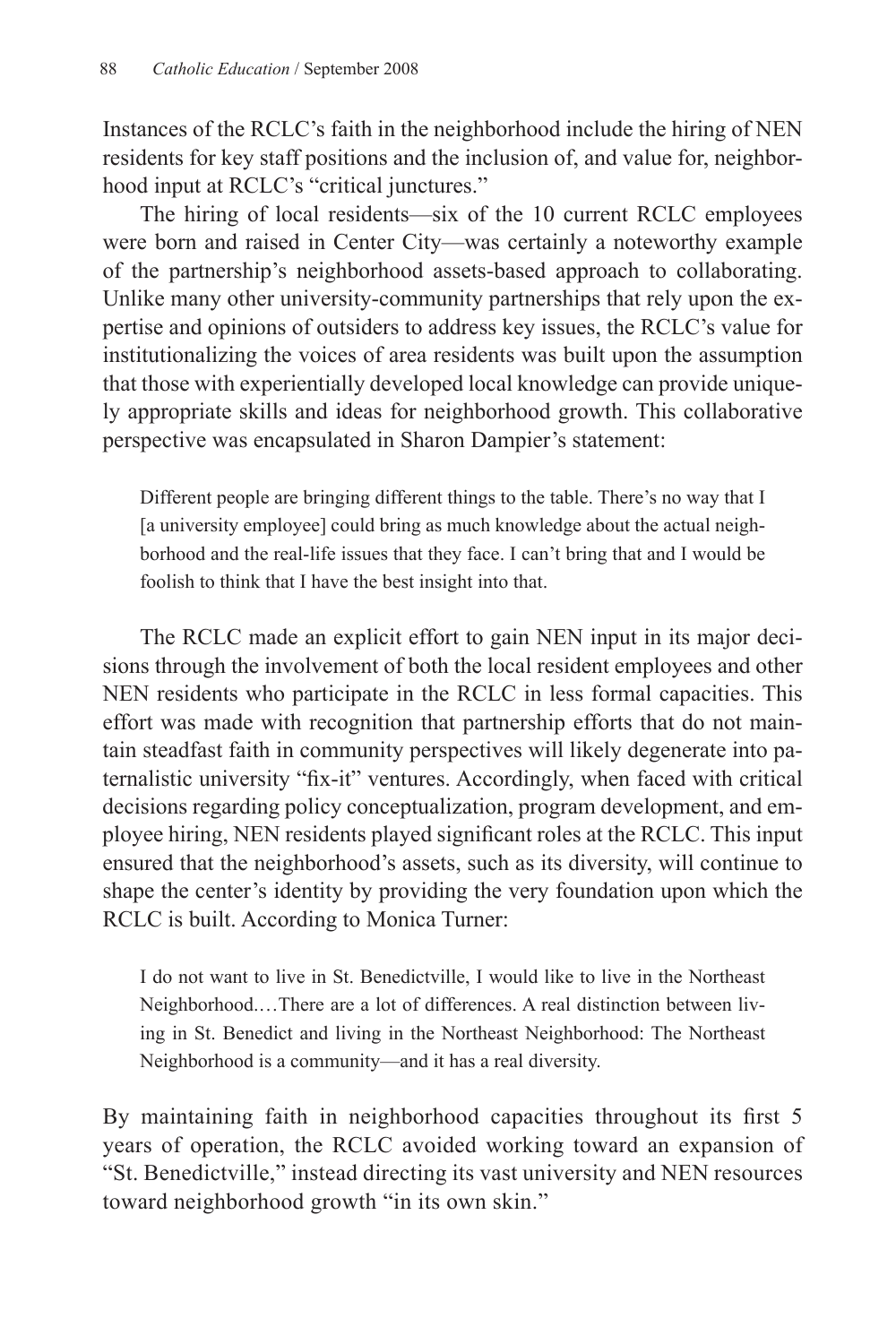*Hope for the future.* The hope that permeated the dialogue between campus and community markedly contrasts the fatalistic outlooks that, in years past, were commonly present in the area. As a result of the RCLC, neighborhood residents expressed increased hope in two ways that are especially of note: the future educational and professional opportunities of their children and the continued healing and evolution of their relationship with St. Benedict.

The colorful, eye-catching mural covering an outer wall of the RCLC symbolizes the hope that is fostered within the building. Created by children of the NEN, this artful representation of dreams to be achieved includes their hopeful images of peace and happiness as well as their optimistic revelation of such future careers as lawyers and doctors. The hope conveyed by the mural parallels the words of study participants, which indicated that RCLC programs have expanded the horizons of NEN children. By taking advantage of extensive reading, tutoring, and violence prevention programs, it is apparent that many NEN children have reconceptualized their ambitions for the future. According to Samantha Sosa, a St. Benedict student and 4-year RCLC tutor:

All the kids that come here believe. They believe that they can succeed. They believe that there's something great for them if they work hard for it….They realize that potential and they run with that potential. And it becomes something that they want to harness even when they leave this place at the end of the day.

The commitment of the RCLC to help make improvements in specific areas of children's lives (reading, math, violence prevention, etc.) was an important factor in establishing hope among all participants. Describing the necessity of making progress in areas of recognized need, Horton (2003) said:

The educational program, however, should focus on a definable step leading to the goal, or, to put it another way, the point of departure should be a recognized need to be examined in the light of the overall purpose. Such an educational concept enables students to hitch a star to their wagon. (p. 217)

Indeed, each RCLC program focused on definable steps needed to address specific individual and/or neighborhood needs. The purpose for each RCLC meeting, session, or program was closely linked to addressing individual and/ or group-identified issues, so, as Horton (2003) suggested, each participant could "hitch a star to their wagon" (p. 217).

Along with the increased hope that NEN residents had for their educational and professional futures, not to be discounted was the hope shared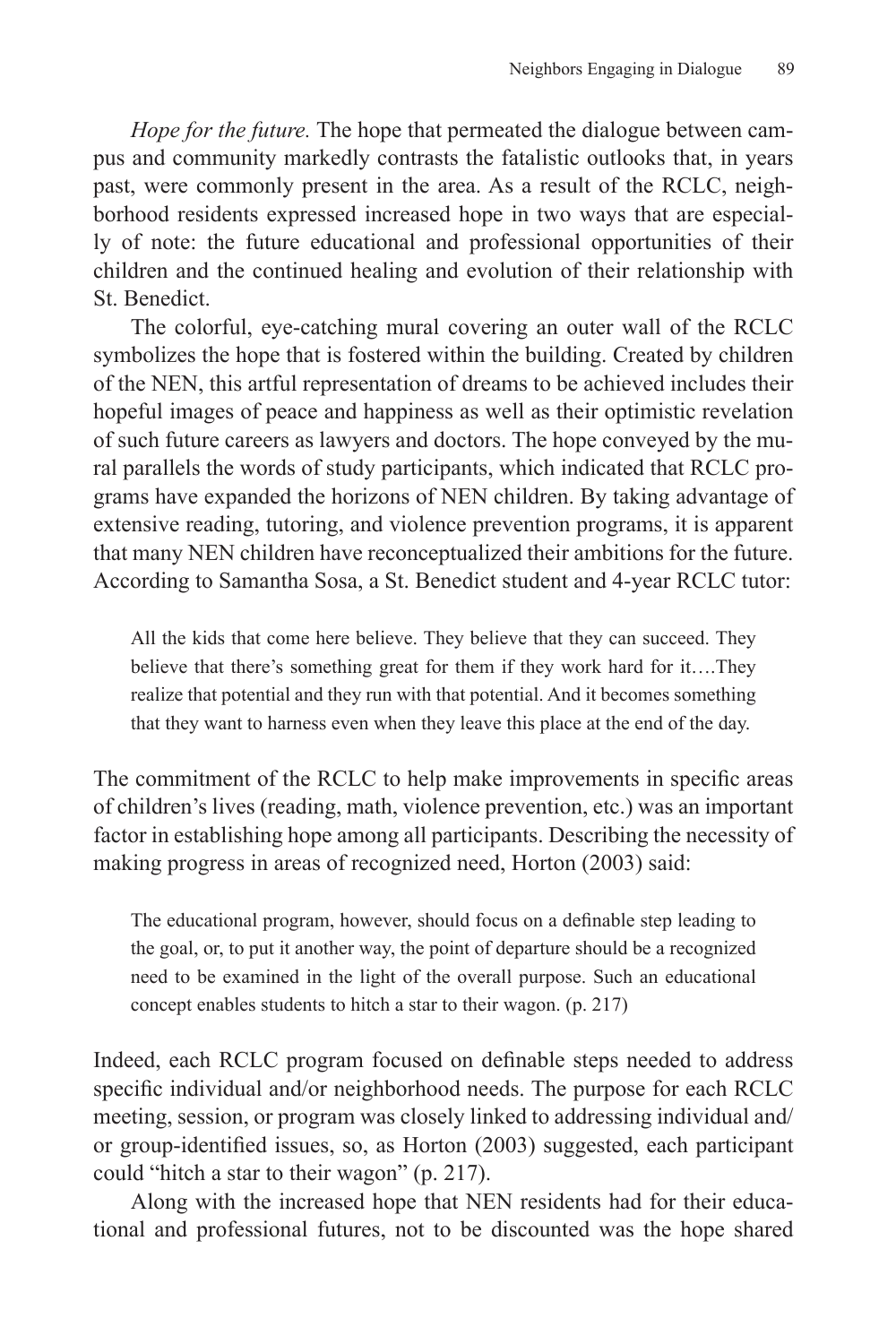by St. Benedict- and NEN-based RCLC participants that their historical disconnection will continue to be healed in the months and years ahead. Hope abounded in the voices of study participants that at the dynamic intersection of diverse neighborhood assets and substantial university resources waits profound growth and renewal for all. The first step toward this intersection appeared to be the nascent feelings of accessibility that the partners have to each other's "turf," for not only did university participants describe increased levels of comfort and welcome in the neighborhood, but NEN residents spoke with heretofore unseen enthusiasm of their intentions to utilize the university. NEN resident Natasha Lanier explained:

I never really had a desire to even attend [St. Benedict], being raised here, and now that has kind of changed….My husband, he'd like one of our children to attend St. Benedict.

RCLC director John Calipari added:

I think it is safe to say that we've raised expectations….The expectation that the university and community relationship is going to be stronger, there's the expectation that you have access and you can do new things.

Indeed, in conjunction with the humility and the faith in neighborhood capacity that distinguished the RCLC process, it is certainly evident that the hope fostered throughout the collaboration also contributed to the "horizontalization" of the collaboration.

## *A Faith-Based Dialogue*

To summarize, it is apparent that the RCLC partnership process—largely influenced by the efforts of five key leaders—avoided the common hierarchical pitfalls that plague other town-gown collaborations and effectively developed into a horizontal relationship rooted in humility, faith in neighborhood capacity, and hope for the future. In heeding the call of Maurrasse (2001) and others who have stated the case for increased attention to partnership processes that are marked by coequal participation, the RCLC employed collaborative means that encouraged greater equity and social justice as ends. It became clear, however, that the RCLC was distinguishable from other similar partnerships in that its procedural and outcome goals were openly situated in and significantly guided by notions of religious faith.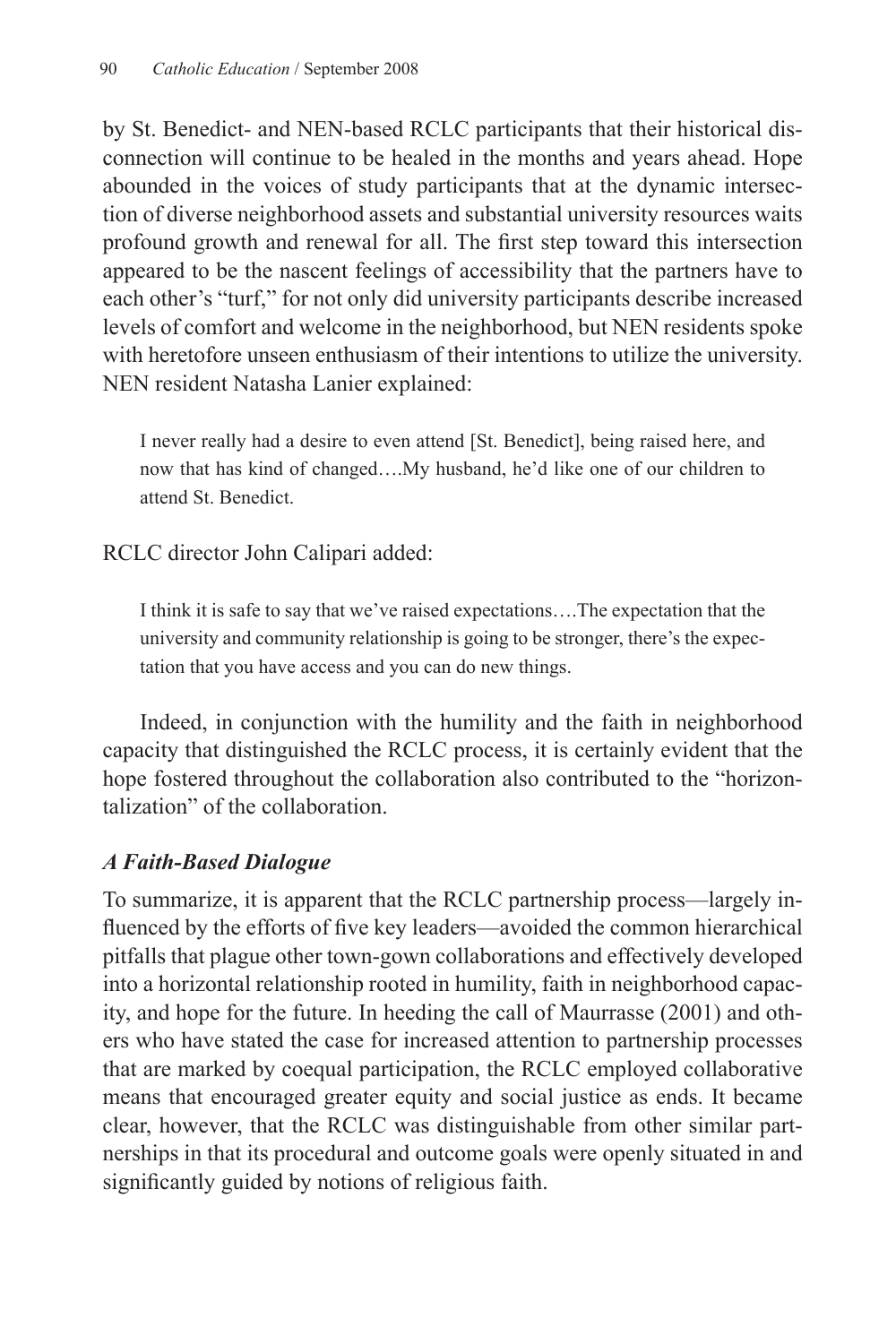For instance, the influence of Catholic values could be found in St. Benedict's leaders' espoused motivations for establishing the RCLC. Describing such work as being aligned with how a Catholic university should operate, Fr. Munrow stated:

Among the reasons for us trying to be good neighbors is that we think that's very consistent with the nature of a Catholic university—to be in partnership and to be an advocate for the justice and well-being of everybody in our community.

Suggesting that neighborhood collaboration was essential to the university's "soul," Lon Norton added:

If St. Benedict has a great reputation nationally, even internationally, and our immediate neighbors think that we don't give a damn about them and they hold us in disdain, there is something fundamentally flawed about that scenario. So we need to do this, not just for the neighborhood, but for the soul of St. Benedict.

Therefore, although the RCLC is guided by a theory of action that resembles those of the University of Pennsylvania's efforts in West Philadelphia (Harkavy & Benson, 1998) and the University of Utah's work in West Salt Lake City (Miller, 2005b), its moral, religious motivations and justifications are described with terms like "compassion," "dignity," "soul," "grace," and "love" rather than the "enlightened self-interest" that the University of Pennsylvania's Harkavy and Benson (1998) cite as the institution's rationale for community collaboration.

#### **Discussion**

It is apparent that the "disconnect" and "distrust" that previously described the relationship between St. Benedict and the NEN were mitigated to a degree by the work of the RCLC. It is worthwhile to note that the way the RCLC was planned and became operational appeared to play a significant role in the heightened connection and burgeoning trust between the university and the neighborhood. Although residents expressed gratitude for the myriad educational and social opportunities present at the RCLC, their value for being engaged as "equal partners" by the university resonated most clearly as the foundational element to their nascent friendship with the campus. This finding is consistent with the literature on university-school-community partnerships, which indicates that issues relating to the proportionality of power among collaborative participants have significant implications for partnerships' ultimate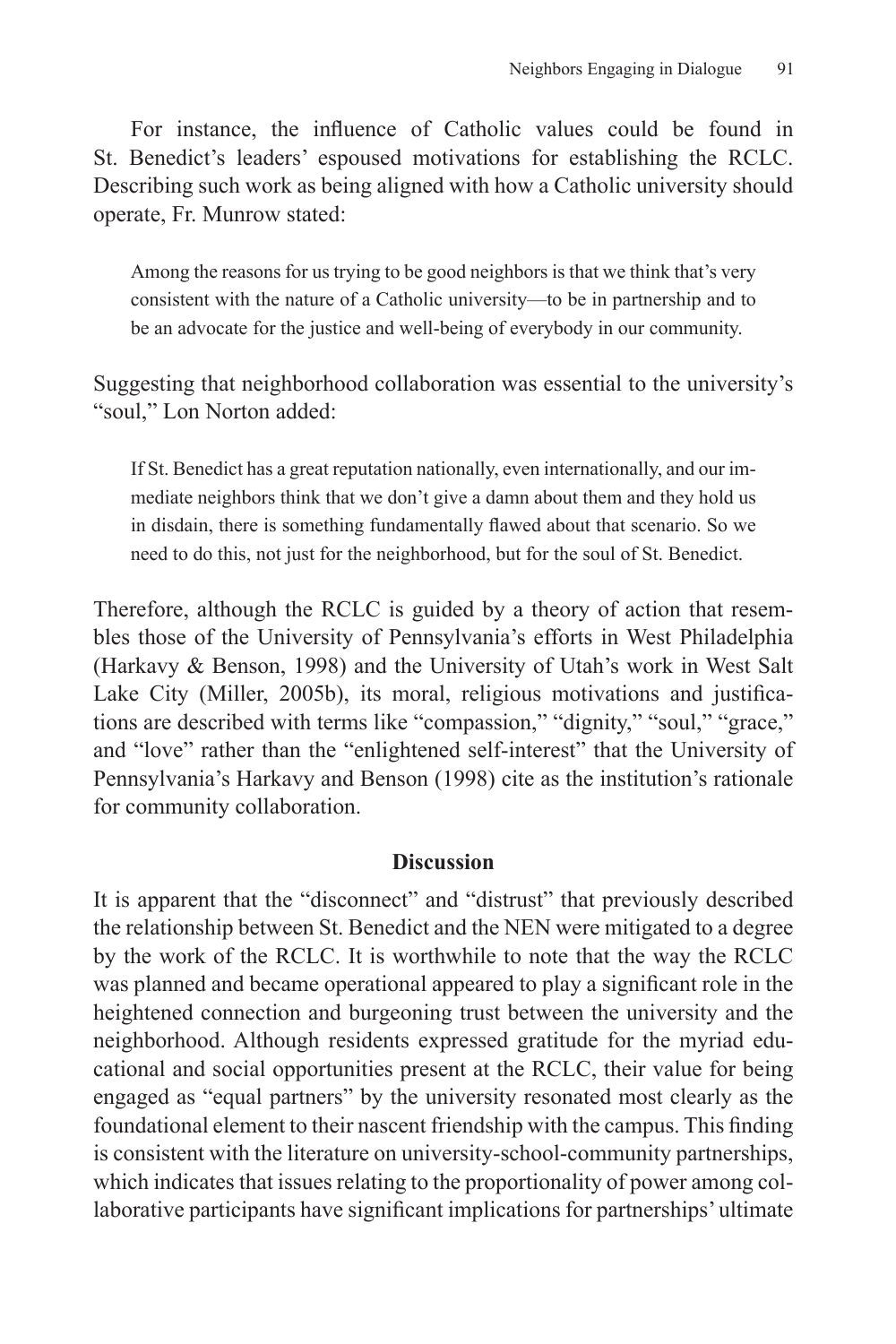effectiveness. Accordingly, as the RCLC moves forward after its promising first 5 years, it is recommended that the dialogical dispositions of humility, faith, and hope continue to define its operational framework. This article concludes with several suggestions that attempt to assist the continued development of the RCLC and also serve as helpful insights for other partnerships that seek similar relationships.

## *Partnerships Should Work with Awareness of Content*

University-community partnerships do not operate in social or historical vacuums. The context in which each collaborative endeavor emerges and develops has a profound influence upon the attitudes, dispositions, and allegiances of all who become involved with them. An acute awareness of these contexts—such as the prior disconnection between St. Benedict and the NEN is mandatory for all institutional and/or community leaders who engage in them. Only with this awareness can partnerships appropriately respond to current issues, issues that are very much affected by past practices and history. Partnerships that are not rooted in such historical awareness implicitly deny the importance of past inequities and injustices in the development of collaborative partnerships characterized by mutuality and equality.

## *Partnerships Should Be Guided By Strategically Chosen Leaders*

One of the most critical elements to university-community partnerships is the leadership that guides them, as exemplified by the five individuals who influenced the emergence of the RCLC. Because, to a significant degree, they have the ability to form relationships that are rooted in humility, faith in neighborhood capacity, and hope for the future, a diverse representation of leaders is recommended. Certainly it is crucial to have financial, moral, and symbolic support from leaders who have positional authority, like Fr. Munrow and Lon Norton. However, it is equally vital to infuse neighborhood and/or boundary-spanning perspectives into the leadership structures of partnerships. Not only do these leaders, like the RCLC's Monica Turner, have valuable tacit knowledge of neighborhood relationships and workings, but their presence also engenders increased levels of trust among neighborhood residents and affirms the neighborhoods' capacities to make meaningful contributions to efforts.

## *Partnerships Should Prioritize Communication*

In addition to maintaining an active awareness of their historical contexts and being guided by strategically representative leadership, the findings from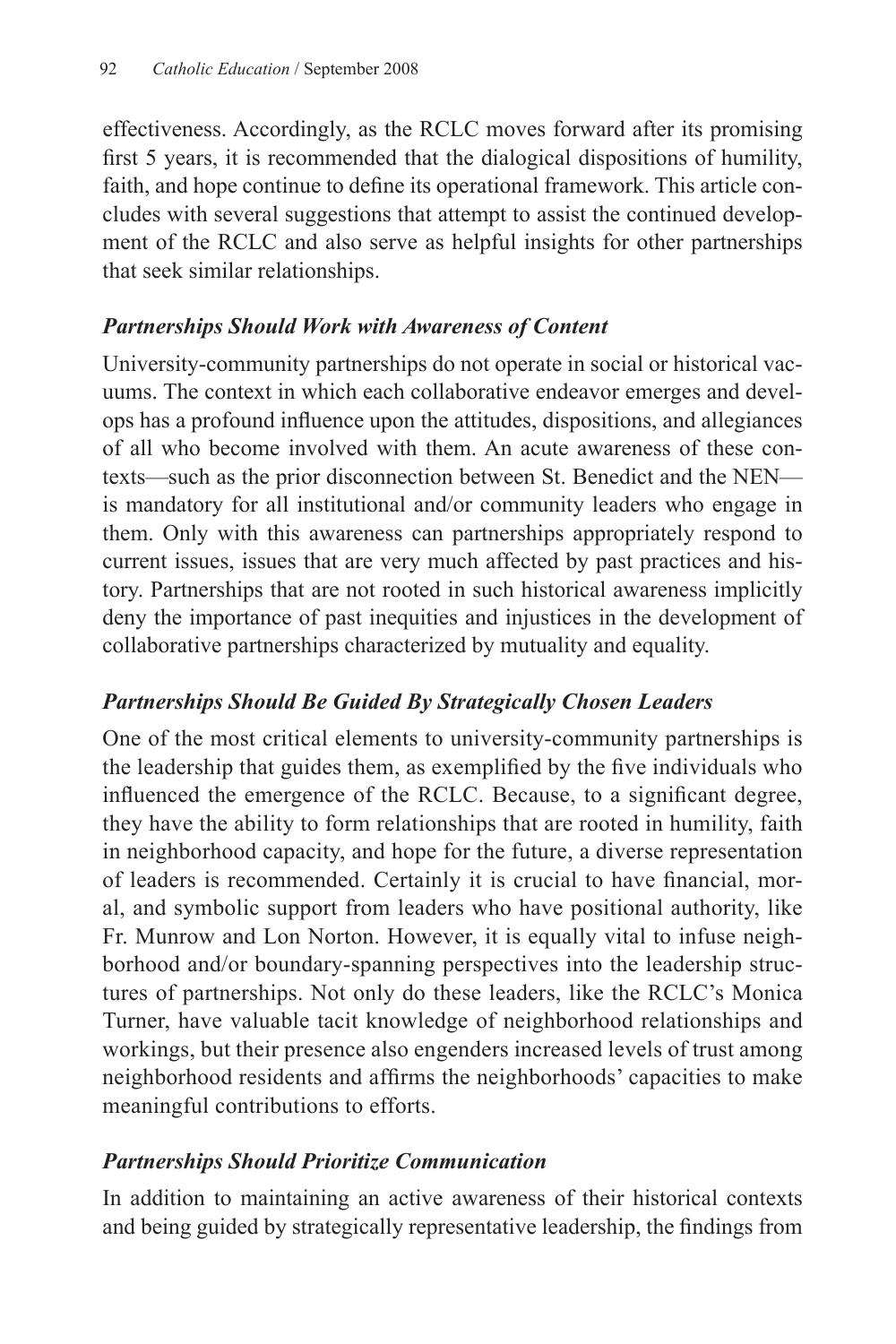this study also indicated the importance of communication within complex, multifaceted collaborations. Formal and informal avenues of communication must remain open at all phases of collaborative work between universityand community-based participants, volunteers, and other constituents. This should entail thorough "pre-discussions" about the types of programs to be instituted, a statement of broad partnership values and principles, and the communication of more practical operational details relating to specific partnership programs, duties, and/or activities. Such open communication broadens all constituents' understandings and expectations of partnership work, thereby fostering greater levels of hope that collaborators might systematically achieve their desired ends.

#### *Partnerships Should Build Upon Partners' Greatest Assets*

Frequently cited by RCLC participants was their value for building the collaboration upon the assets of the NEN and the university. Rather than "starting from scratch," the partnership demonstrated faith in neighborhood capacity during planning and implementation phases by centering its strengths, such as its diversity, its churches, and its passionately participative residents. The RCLC also values and builds upon unique university assets, like its value for social justice through a Catholic lens, in all the work that it does. These assets are more than generic contents of a "university-community collaboration checklist," they are the constitutive elements of the partnership's unique identity. It is in these elements that participants' gifts flourish most profoundly and their loyalties deepen most significantly. Therefore, it is suggested that by embracing their local surroundings, the RCLC and other collaborations like it continue to mold their images in the shapes of their greatest assets.

#### **Future Directions**

Continued studies and evaluations of university-community partnerships are needed. Like the efforts of the broader Northeast Neighborhood Initiative, which, since 2001 has sparked significant changes in NEN housing, roads, and commercial development, and the specific work of the RCLC, these types of partnerships have great potential for invigorating schools, communities, and, perhaps most fundamentally, heretofore mal-developed or undeveloped relationships. However, in order to maximize this potential, the growth of respectful, horizontally-governed partnerships should be more systematically grounded in empirical data that indicate "what works." To this end, qualitative and quantitative studies that foreground issues of history and power in partnership contexts can help shape the continued discourse about how these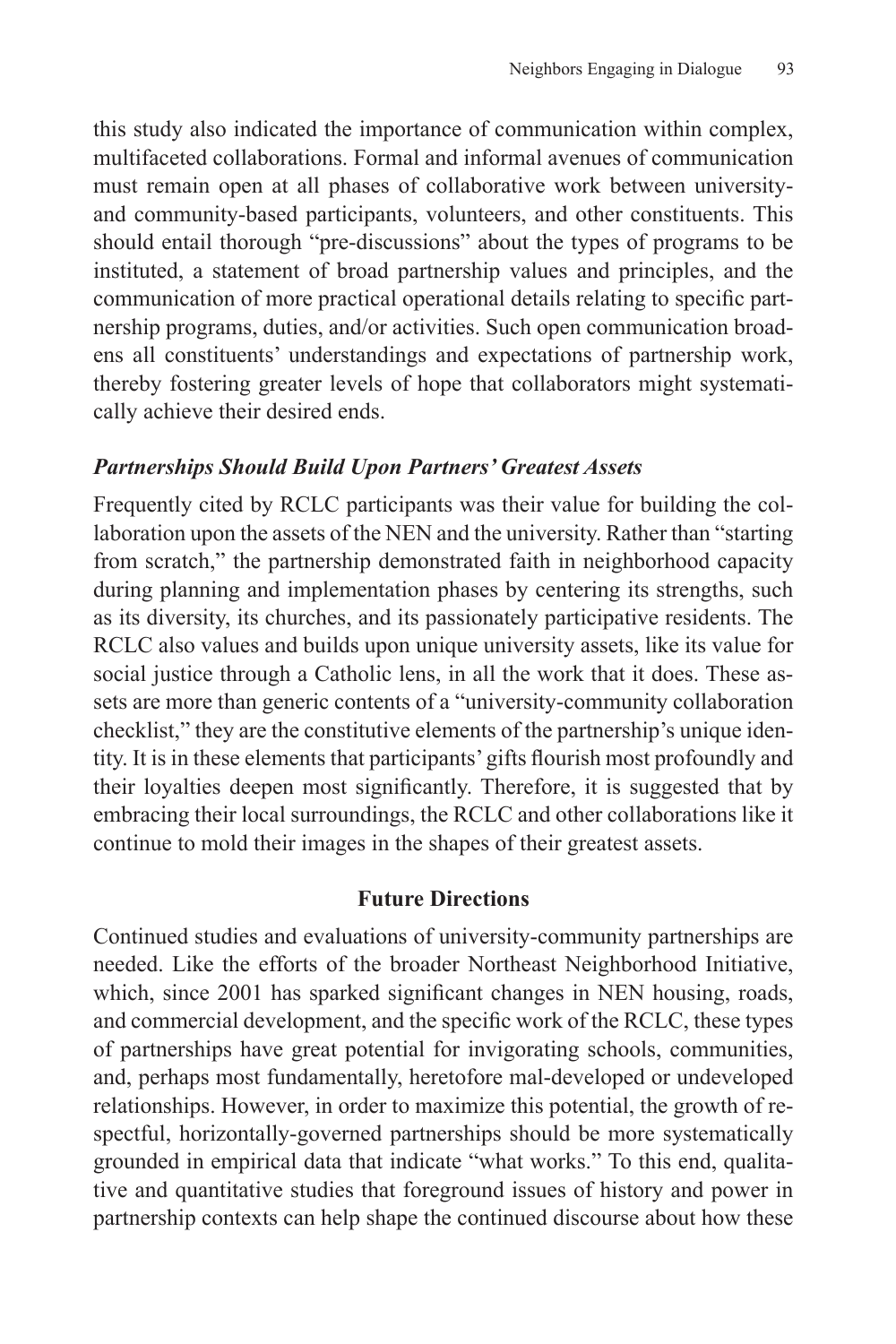collaborations should proceed. Additionally, studies that examine notions of spirituality and leadership in partnership contexts would be helpful.

#### **References**

- Adams, F. (1975). *Unearthing seeds of fire: The idea of Highlander.* Winston-Salem, NC: J. F. Blair.
- Adler, P. A., & Adler, P. (1994). Observational techniques. In N. K. Denzin & Y. S. Lincoln (Eds.), *Handbook of qualitative research* (pp. 377-392). Thousand Oaks, CA: Sage.
- Ascher, C., & Schwartz, W. (1989). *School-college alliances: Benefits for low-income minorities* (ERIC/CUE Digest No. 53; Report No. EDO-UD-89-3). New York: ERIC Clearinghouse on Urban Education (ERIC Document Reproduction Service No. ED308277)
- Astin, A. W., & Astin, H. S. (2000). *Leadership reconsidered: Engaging higher education in social change*. Battle Creek, MI: W. K. Kellogg Foundation.
- Boyer, E. L. (1990). *Scholarship reconsidered: Priorities of the professoriate.* Princeton, NJ: The Carnegie Foundation for the Advancement of Teaching.
- Bringle, R. G., & Hatcher, J. A. (2002). Campus-community partnerships: The terms of engagement. *Journal of Social Issues*, *58*(3), 503-516.
- Bryk, A. S., & Rollow, S. G. (1996). Urban school development: Literacy as a lever for change. *Educational Policy, 10*(2), 172-201.
- Carr, J. H. (1999). It's not just academic: University-community partnerships are rebuilding neighborhoods. *Housing Facts and Findings, 1*(1), 1-5.
- Creswell, J. W. (1998). *Qualitative inquiry and research design: Choosing among five traditions.* Thousand Oaks, CA: Sage.
- Cruz, N. I., & Giles, D. E.,Jr. (2000). Where'sthe community in service-learning research? *Michigan Journal of Community Service Learning*, *Special issue*, 28-34.
- Darder, A. (1994). Institutional research as a tool for cultural democracy. In D. G. Smith, L. E. Wolf, & T. Levitan (Eds.), *Studying diversity in higher education* (pp. 21-34). San Francisco: Jossey-Bass.
- Darder, A. (2002). *Reinventing Paulo Freire: A pedagogy of love*. Boulder, CO: Westview Press.
- Driscoll, A., Holland, B., Gelmon, S., & Kerrigan, S. (1996). An assessment model for servicelearning: Comprehensive case studies of impact on faculty, students, community, and institution. *Michigan Journal of Community Service Learning*, *3*, 66-71.
- Ferrari, J. R. & Worrall, L. (2000). Assessments by community agencies: How "the other side" sees service-learning. *Michigan Journal of Community Service Learning*, *7,* 35-40.
- Freire, P. (1970). *Pedagogy of the oppressed* (M. B. Ramos, Trans.). New York: Herder and Herder.
- Freire, P. (1998). *Pedagogy of freedom: Ethics, democracy, and civic courage* (P. Clarke, Trans.). Lanham, MD: Rowman & Littlefield.
- Gelmon, S.B. (2000). How do we know that our work makes a difference? Assessment strategies for service learning and civic engagement. *Metropolitan Universities: An International Forum*, *11*(2), 28-39.
- Gronski, R., & Pigg, K. (2000). University and community collaboration: Experiential learning in human services. *American Behavioral Scientist, 43*(5), 781-792.
- Harkavy, I., & Benson, L. (1998). De-Platonizing and democratizing education as the bases of service-learning. *New Directions for Teaching and Learning*, *73*, 11-20.
- Holland, B. A. (2001). *Characteristics of engaged institutions and sustainable partnerships, and effective strategies for change.* Indianapolis, IN: Office of University Partnerships, HUD at Indiana University Purdue University at Indianapolis.
- Horton, M. (2003). *The Myles Horton reader: Education for social change* (D. Jacobs, Ed.). Knoxville, TN: University of Tennessee Press.
- Huberman, A. M.,  $\&$  Miles, M. B. (1994). Data management and analysis methods. In N. K. Denzin  $\&$ Y. S. Lincoln (Eds.), *Handbook of qualitative research* (pp. 428-444). Thousand Oaks, CA: Sage.
- Jacoby, B. (2003). *Building partnerships for service-learning*. San Francisco: Jossey-Bass.